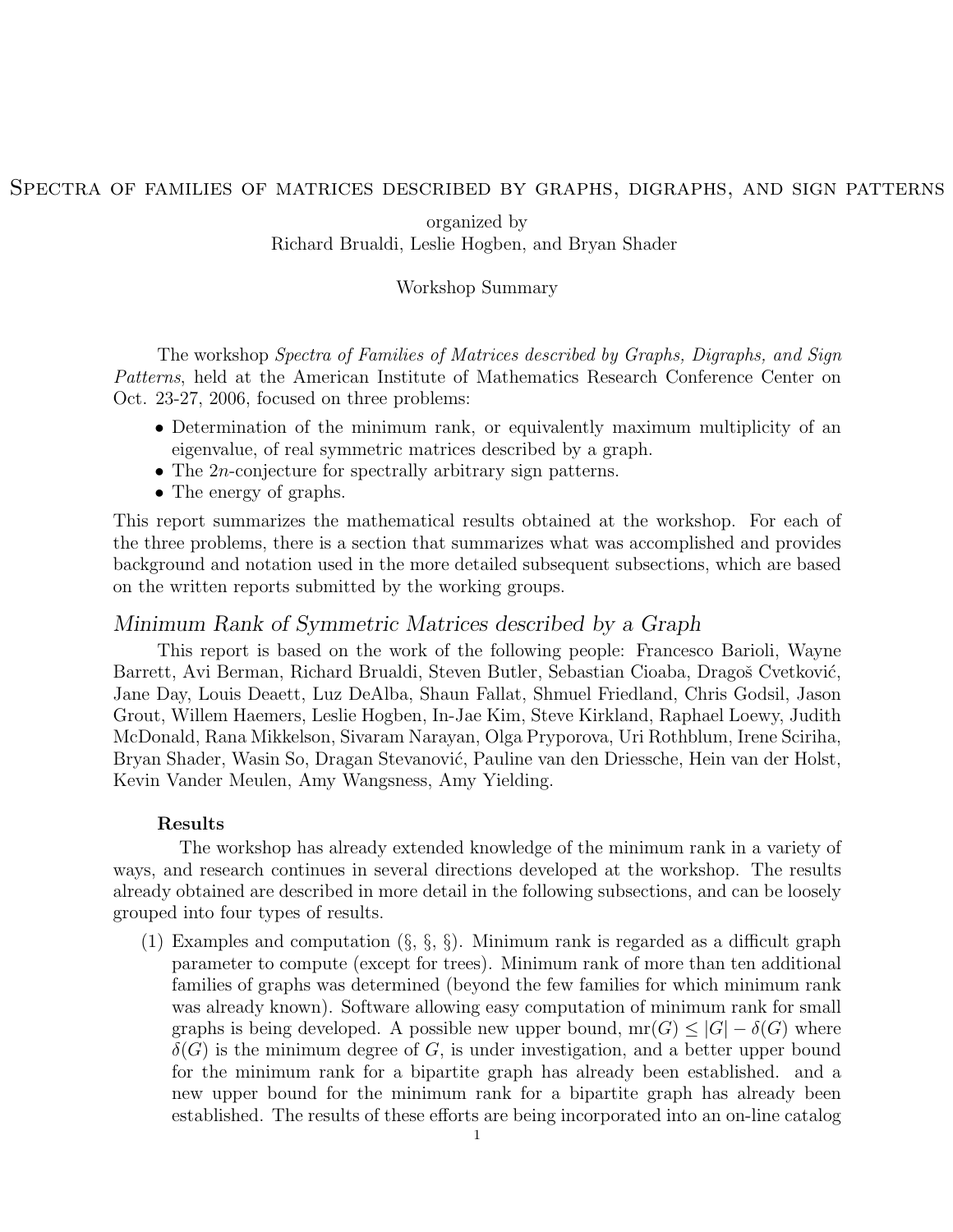listing graphs, minimum rank and other graph parameters. This catalog will facilitate making and testing conjectures about minimum rank.

- (2) Effect of graph operations on minimum rank  $(\S, \S)$ . The relationship between the minimum rank of a graph and its complement was investigated. All the examples in the catalog satisfy  $mr(G)+mr(G) \leq |G|+2$ . The relationship between minimum rank of a graph and its powers was studied and several results were obtained, including that for a tree T,  $mr(T) - mr(T^2) \ge 1$ , for a path the minimum rank of powers decreases steadily until it stabilizes at 2, and for a star, the minimum rank of powers oscillates.
- (3) Graphs having balanced inertia  $(\S)$ . The ability to place the high multiplicity eigenvalue 0 in the middle of the spectrum played an important role in work on computing the effect of certain graph operations such as joins on minimum rank. It is not known whether all graphs are inertially balanced; all graphs in the catalog will be checked for balanced inertia. Properties of a minimal non-inertially balanced graph were determined. Related ideas involving raank strong vertices were investigated.
- (4) Minimum rank over fields other than  $\mathbb{R}$  (§). Before the workshop there was no known example where minimum rank over  $\mathbb R$  is different than minimum rank over  $\mathbb Q$  or  $\mathbb C$ . An example of a graph G has been constructed such that  $mr^{\mathbb{Q}}(G) > mr^{\mathbb{R}}(G)$ , and work continues on a related complex example. The topic of minimum rank over arbitrary fields received only limited attention and was delegated to a follow-up group that has begun work.

#### Background and Notation

As used here, the term *graph* means a simple undirected graph. Let  $G$  be a graph, denote the order of G by  $|G|$ , and let  $S_n$  denote the set of real symmetric  $n \times n$  matrices. The minimum rank of G is

 $mr(G) = min{rank(A): A \in S_n$  and for  $i \neq j$ ,  $a_{ij} \neq 0$  if and only if ij is an edge of G.

Related questions involving symmetric matrices over an arbitrary field  $F$  were also invsestigated in some cases. Let  $S_n(F)$  denote the set of symmetric  $n \times n$  matrices ove F; the minimum rank of G is

 $mr(G) = min\{rank(A) : A \in S_n(F) \text{ and for } i \neq j, a_{ij} \neq 0 \text{ if and only if } ij \text{ is an edge of } G \}.$ The following two graph parameters are useful for a tree T: The path cover number  $P(T)$ of  $T$ , is the minimum number of vertex disjoint paths occurring as induced subgraphs of  $T$ that cover all the vertices of  $T$ , and

 $\Delta(T) = \max\{p - q : \text{there is a set of } q \text{ vertices whose deletion leaves } p \text{ paths}\}.$ 

Prior to the workshop, the following information was available for computation of minimum rank (for more information and original sources for these results, see the survey article on minimum rank being prepared by Shaun Fallat and Leslie Hogben based on workshop notes and slides).

- (1) Only connected graphs need be studied, as the minimum rank is the sum of the minimum ranks of the connected components.
- (2) For a tree T,  $mr(T) = |T| \Delta(T) = |T| P(T)$ . There are good algorithms for computing  $\Delta(T)$  and  $P(T)$ .
- (3)  $mr(P_n) = n 2$ , where  $P_n$  denotes the path on n vertices, and  $mr(G) = |G| 1$ implies  $G = P_{|G|}$ .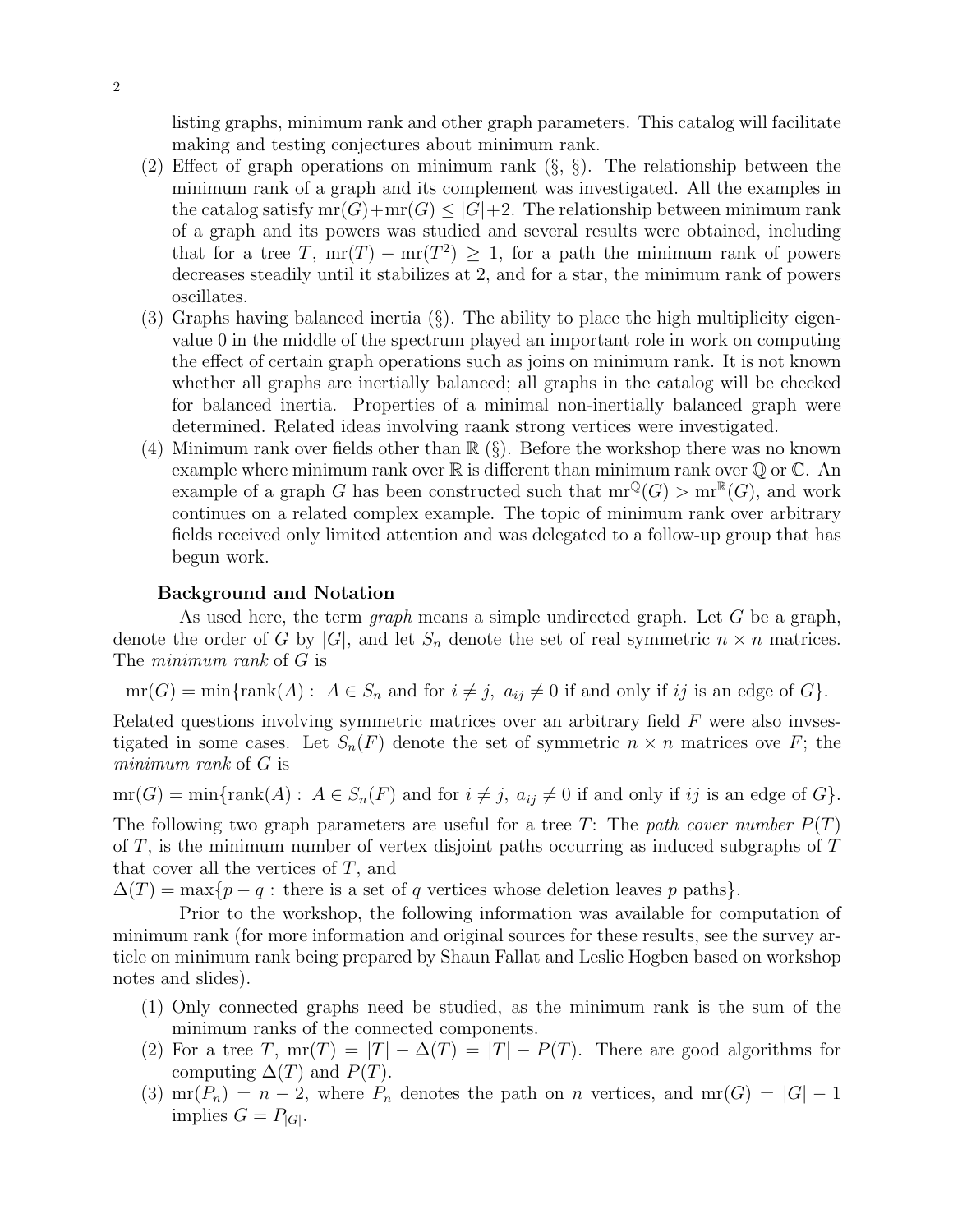- (4)  $mr(K_n) = 1$ , where  $K_n$  denotes the complete graph on *n* vertices. For a connected graph  $G$ ,  $mr(G) = 1$  implies  $G = K_{|G|}$ .
- (5)  $\text{mr}(C_n) = n-2$ , where  $C_n$  denotes the cycle on *n* vertices.
- (6) mr( $K_{p,q}$ ) = 2, where  $K_{p,q}$  denotes the complete bipartite graph on p, q vertices.
- (7)  $mr(G) \leq 2$  if and only if G does not contain one of a few specific graphs as an induced subgraph.
- (8) Graphs having minimum rank  $|G| 2$  have been characterized.
- (9) If G has a cut-vertex, the problem of computing the minimum rank of G can be reduced to computing minimum ranks of certain subgraphs.

The following notation will be used: The *complement* of a graph  $G = (V, E)$  is the graph  $\overline{G} = (V, \overline{E})$  whose set  $\overline{E}$  of edges is the complement of E. The Cartesian product of two graphs G and H, denoted by  $G \square H$ , is the graph with vertex set  $V(G) \times V(H)$  such that  $(u, v)$  is adjacent to  $(u', v')$  if and only if (1)  $u = u'$  and  $vv' \in E(H)$ , or (2)  $v = v'$ and  $uu' \in E(G)$ . The strong product of two graphs G and H, denoted by  $G \boxtimes H$ , is the graph with vertex set  $V(G) \times V(H)$  such that  $(u, v)$  is adjacent to  $(u', v')$  if and only if (1)  $uu' \in E(G)$  and  $vv' \in E(H)$ , or (2)  $u = u'$  and  $vv' \in E(H)$ , or (3)  $v = v'$  and  $uu' \in E(G)$ . Let  $\pi(T)$  denote the number of pendent vertices in a tree T.

### Minimum rank of special graphs.

The following table will be part of an on-line catalog of minimum rank of selected graphs.

| TABLE 1. Minimum rank of special graphs found at AIM workshop |  |  |  |  |
|---------------------------------------------------------------|--|--|--|--|
|                                                               |  |  |  |  |

|                     | G                                            | mr(G)                                                                                                                           |
|---------------------|----------------------------------------------|---------------------------------------------------------------------------------------------------------------------------------|
| 1.                  | $C_n \square K_2 \quad (n \geq 4)$ $ G  - 4$ |                                                                                                                                 |
| 2.                  | Möbius ladder $(n \geq 4)$  G  - 4           |                                                                                                                                 |
| 3.                  | $K_n \square K_2 \ (n \geq 2)$               | $\boldsymbol{n}$                                                                                                                |
|                     |                                              | 4. $P_m \square P_n$ $(m \le n)$ $(n-1)m$ if $\begin{cases} m \le 4 \\ n = m \\ n = k(m+1) - 1, \ k \in \mathbb{N} \end{cases}$ |
|                     | 5. $P_m \boxtimes P_n$                       | $(n-1)(m-1)$                                                                                                                    |
| 6. $Q_n$            |                                              | $2^{n-1}$                                                                                                                       |
|                     | 7. $\overline{C_n}$ $(n \geq 5)$             | $n-3$                                                                                                                           |
| 8. $\overline{P_n}$ |                                              | $n-3$                                                                                                                           |
|                     | 9. $L(K_n)$                                  | $n-2$                                                                                                                           |
|                     | 10. $L(G)$                                   | $n-2$<br>if $G$ contains a Hamiltonian path, or $G$<br>contains a $K_{k,n-k}$ with $1 < k < n-1$ .                              |
|                     | 11. $L(T)$ , T a tree                        | $ T -\pi(T).$                                                                                                                   |
|                     | 12. $H_8$ (below)                            | $\overline{4}$                                                                                                                  |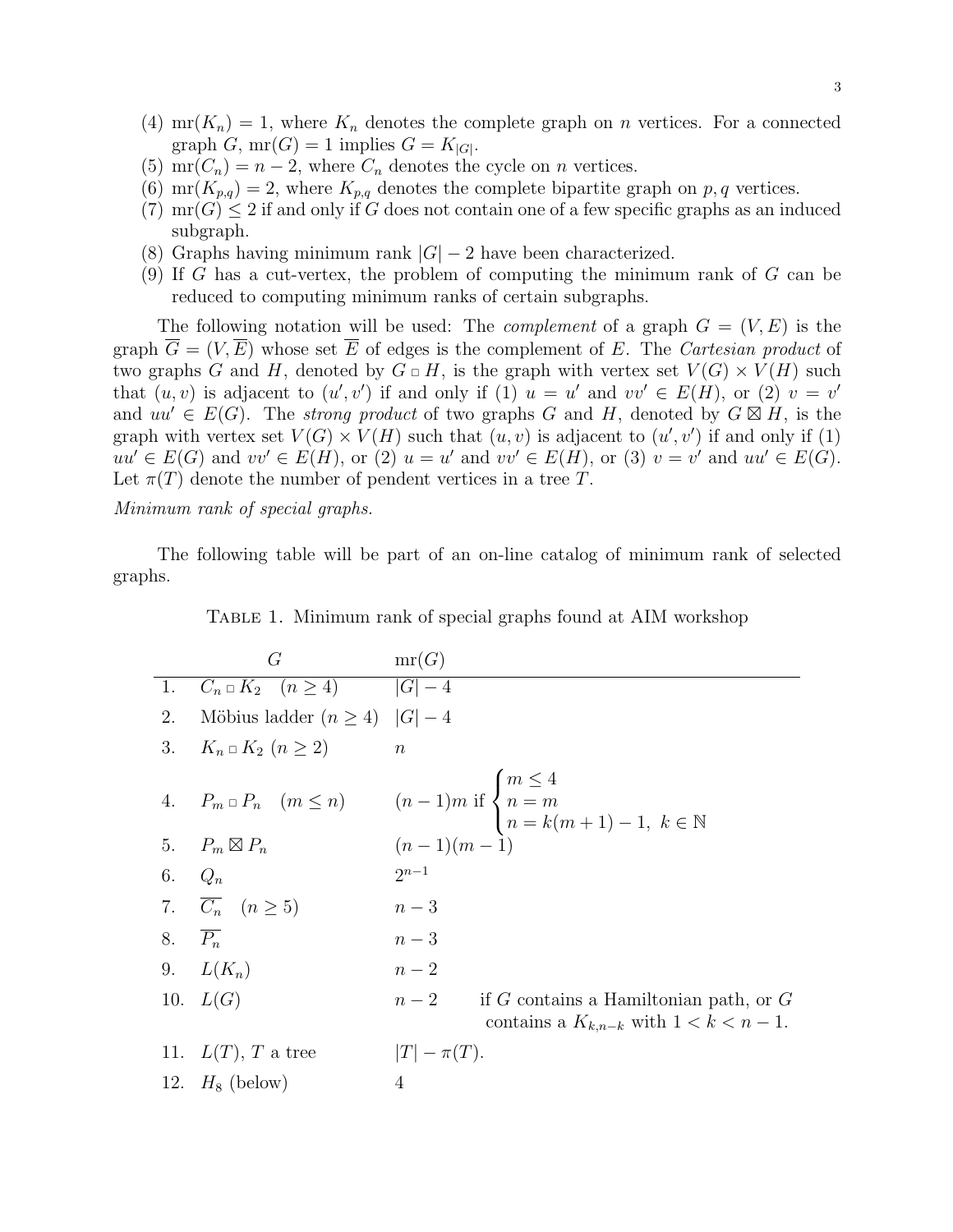FIGURE 1. The planar 4-regular graph  $H_8$ 

Computation of minimum rank.

The property that  $mr^F(G) \leq k$  can be described by existential statements, as in the following know result.

**Lemma 0.1.** Let G be a graph with vertices  $1, \ldots, n$  and edge-set E, and let F be a field. Then the following are equivalent:

(a) 
$$
\operatorname{mr}^F(G) \le k
$$
.  
\n(b) The following statement is true over F:  
\n
$$
\exists B = [b_{ij}] \in F^{n \times n}, x^1, \dots, x^k, y^1, \dots, y^k \in F^n
$$
\n
$$
\bigwedge_{i,j=1}^n (b_{ij} = b_{ji}) \bigwedge_{j \neq j} (b_{ij} \neq 0 \ \forall i \neq j, \ ij \in E) \bigwedge_{j \neq j} (b_{ij} = 0 \ \forall i \neq j, \ ij \notin E)
$$
\n
$$
\bigwedge (B = \sum_{i=1}^k x^i (y^i)^T).
$$

(c) The following statement is true over  $F$ :

$$
\exists B = [b_{ij}] \in F^{n \times n},
$$
  
\n
$$
\bigwedge_{i,j=1}^{n} (b_{ij} = b_{ji}) \bigwedge_{i,j \neq j} (b_{ij} \neq 0 \ \forall i \neq j, \ ij \in E) \bigwedge_{i,j=1} (b_{ij} = 0 \ \forall i \neq j, \ ij \notin E)
$$
  
\n
$$
\bigwedge (\det B[\alpha, \beta] = 0 \ \forall \ \alpha, \beta \subseteq \langle n \rangle \ \text{with } |\alpha| = |\beta| = k + 1).
$$

(d) The following statement is true over  $F$ :

$$
\exists B = [b_{ij}] \in F^{n \times n},
$$
  
\n
$$
\bigwedge_{i,j=1}^{n} (b_{ij} = b_{ji}) \bigwedge_{i,j \neq j} (b_{ij} \neq 0 \ \forall i \neq j, \ ij \in E) \bigwedge_{i,j=1} (b_{ij} = 0 \ \forall i \neq j, \ ij \notin E)
$$
  
\n
$$
\bigwedge (\det B[\alpha, \alpha] = 0 \ \forall \ \alpha \subseteq \langle n \rangle \ \text{with } |\alpha| \geq k+1).
$$

Quantifier elimination allows one to verify the validity of statements of the form that appear in Lemma 0.1. Tarski observed that quantifier elimination can be done over the reals; in fact, Tarski produced an algorithm that does it. Quantifier elimination is even easier over the complex numbers. Algorithms have been improved over the years and software for verifying the validity of sentences (that are not too long) over the real or complex numbers is available.

Both Mathematica and Maple provide commands to determine whether existential statements are true. All these methods in Lemma 0.1 have been successfully implemented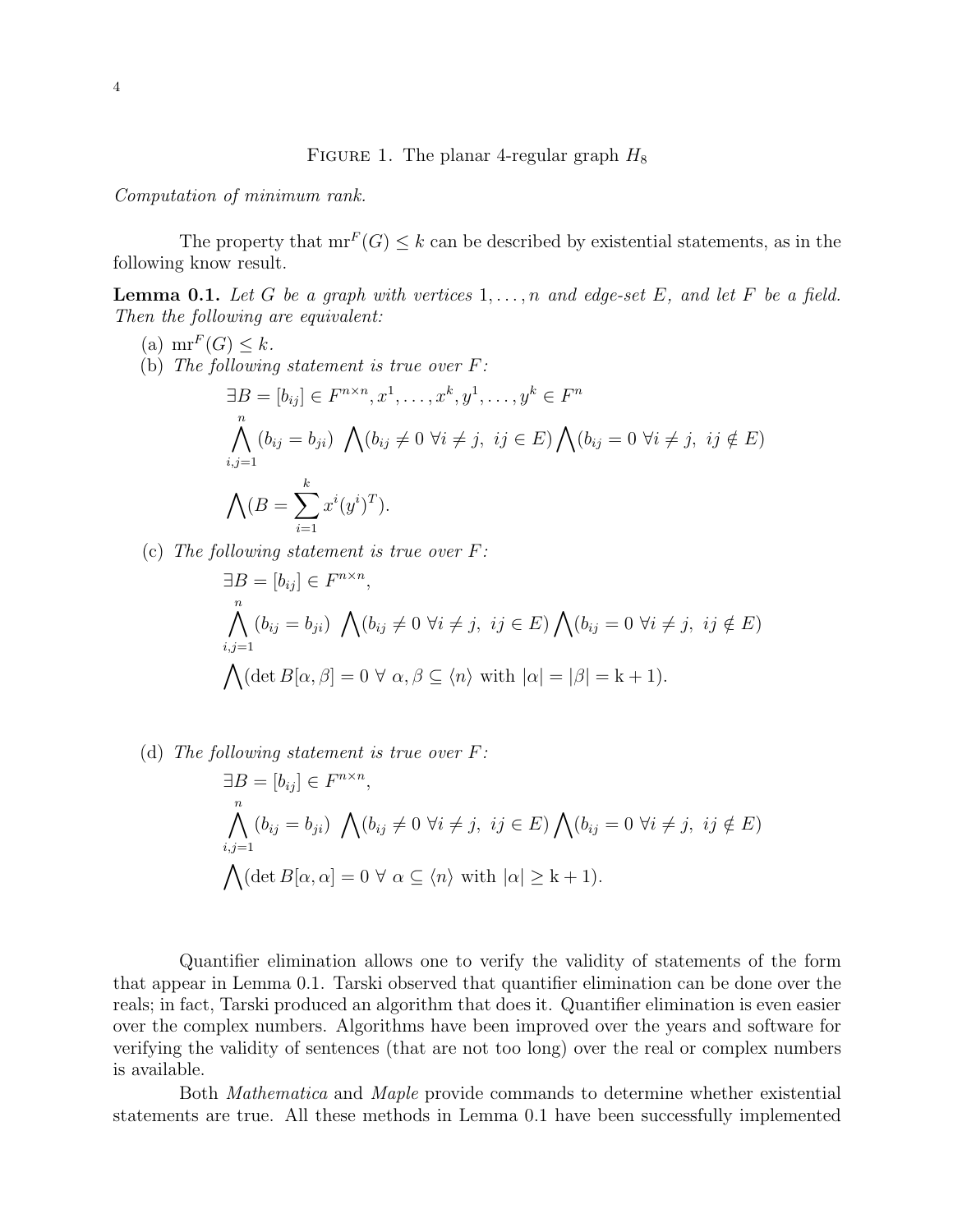in Mathematica over the complex and real numbers for order 5 graphs, with the method (d) being the method of choice, and the only method likely to be viable for order larger than 5. We are consulting with an expert in high performance computing as to a better implementation. After improvements and testing, the minimum rank computation software will be made freely available on the web.

Minimum rank of over  $\mathbb{Q}, \mathbb{R}, \mathbb{C}$ .

Since computations are easier to do over  $\mathbb C$  than over  $\mathbb R$ , it is desirable to know whether  $mr^{\mathbb{C}}(G) = mr^R(G)$  for all graphs. Clearly,  $mr^{\mathbb{R}}(G) \ge mr^{\mathbb{C}}(G)$ , but no example of a graph where the minimum rank was lower over C was known. This led to examination of the following question.

**Question 0.2.** Does there exist a graph for which  $mr^{\mathbb{R}}(G) > mr^{\mathbb{C}}(G)$ ?

This lead also to a related question.

Question 0.3. Does there exist a graph for which  $mr^{\mathbb{Q}}(G) > mr^{\mathbb{R}}(G)$ ?

The answers to these questions are also of interest in their own right. The following partial result was obtained.

**Proposition 0.4.** Let G be a connected graph such that  $|G| \leq 6$  and let F be an infinite field of characteristic not 2. Then  $mr^F(G) = mr(G)$ . In particular,  $mr^{\mathbb{Q}}(G) = mr^{\mathbb{R}}(G) = mr^{\mathbb{C}}(G)$ .

Through use of matroids, an example has been found that answers Question 0.3 in the affirmative, and work continues on a related example to answer Question 0.2.

In his early work on matroids, Saunders MacLane presented two interesting matrices. Let

$$
S_1 = \left[ \begin{array}{rrrrrr} 1 & 0 & 1 & 0 & \omega & 1 & 0 & 1 \\ 0 & 1 & 1 & 0 & 1 & 1 & 1 & 0 \\ 0 & 0 & 0 & 1 & 1 & 1 - \omega & 1 & -\omega \end{array} \right],
$$

where  $\omega = \frac{-1 + \sqrt{3}i}{2}$  $\frac{1+\sqrt{3}i}{2}$  and let

$$
S_2 = \left[ \begin{array}{rrrrrrrrr} 1 & 0 & 0 & 1 & 1 & 1 & 0 & 1 & 1 & 1 & 0 \\ 0 & 1 & 0 & 1 & 1 & 0 & 1 & 0 & 0 & \sqrt{2} & 1 \\ 0 & 0 & 1 & 1 & 0 & 1 & -1 & 2 & \sqrt{2} & \sqrt{2} & 1 - \sqrt{2} \end{array} \right].
$$

From a matrix  $A$ , a cycle matrix  $C_A$  is constructed that describes the dependence relations among the columns. A cycle matrix can be used to describe a zero-nonzero pattern for a family of matrices. The cycle matrices of the matrices  $S_1$  and  $S_2$  are used to give an example of a (not-symmetric) pattern such that the complex minimum rank of the family of matrices described by the pattern is less than the real minimum rank of the family of matrices described by the pattern, and an example of a (not-symmetric) pattern such that the real minimum rank of the family of matrices described by the pattern is less than the rational minimum rank of the family of matrices described by the pattern.

**Lemma 0.5.** There is no real matrix T such that  $C_T = C_{S_1}$ .

**Theorem 0.6.**  $mr^{\mathbb{R}}(C_{S_1}) > mr^{\mathbb{C}}(C_{S_1})$ .

**Lemma 0.7.** There is no rational matrix T such that  $C_T = C_{S_2}$ .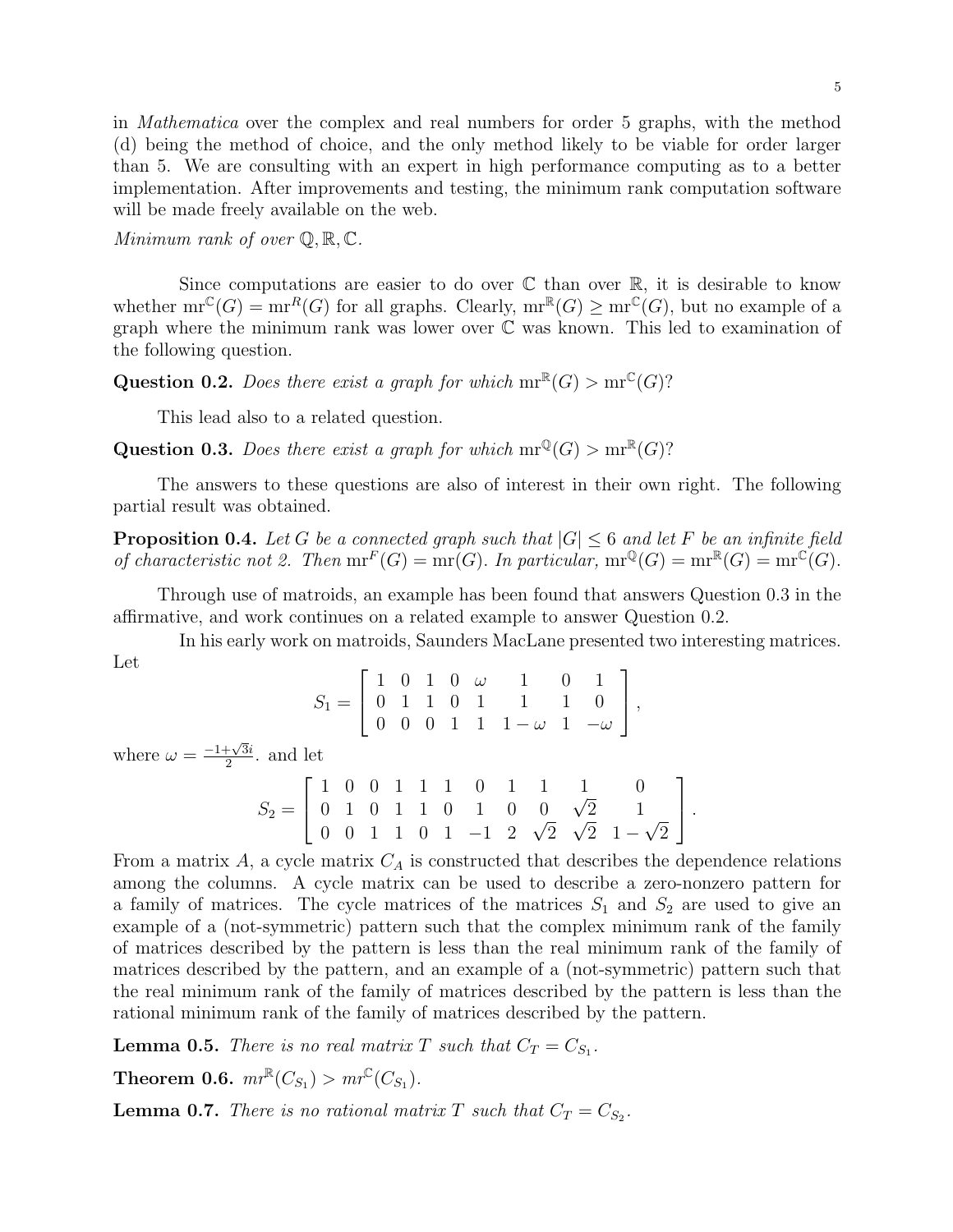**Theorem 0.8.**  $mr^{\mathbb{Q}}(C_{S_2}) > mr^{\mathbb{R}}(C_{S_2})$ .

Note that these patterns are not symmetric, but are used to construct symmetric examples.

Upper and lower bounds for minimum rank and minimum degree.

Prior to the workshop, the following bounds were known:

- (1) diam(G)  $\leq mr^F(G)$ .
- (2) If p is the length (=  $\#$  of edges) of the longest induced path of G, then  $p \leq mr<sup>F</sup>(G)$ .
- (3) If F is infinite, then  $mr^F(G) \leq cc(G)$  (where  $cc(G)$  is the clique cover number of G).
- (4) If H is a minor of G and  $\xi(H)$  is known, then it can be used to bound minimum rank:  $mr^{\mathbb{R}}(G) \leq |G| - \xi(H)$ . This includes the following graphs H: (a)  $\xi(K_p) = p - 1$ 
	- (b)  $\xi(K_{p,q}) = p + 1$  if  $p \leq q$  and  $3 \leq q$ .

Item (2) gives a better bound than (1), which it implies, but (1) is easier to compute, and diameter is a well-known graph parameter. Item (4) is a consequence of minor monotonicity of the Colin de Verdière type parameter  $\xi$  but that applies only over the real numbers.

Other possible bounds for minimum rank derived from certain easy to compute parameters of the graph were considered, leading to an investigation of the connection between minimum degree of a vertex,  $\delta(G)$ , and minimum rank.

**Conjecture 0.9.** For any graph  $G$  and infinite field  $F$ ,

 $mr^F(G) \leq |G| - \delta(G).$ 

Note that Conjecture 0.9 can be false for finite fields:  $mr^{Z_2}(K_3 \square K_2) = 4 > 3 = |K_3 \square K_2| - \delta(K_3 \square K_2).$ 

We have obtained the following results relating minimum rank and  $\delta$ .

**Proposition 0.10.** If  $\delta(G) \leq 3$  or  $\delta(G) \geq |G| - 2$  then  $mr^F(G) \leq |G| - \delta(G)$ .

Corollary 0.11. If  $|G| \leq 6$ , then  $mr(\mathcal{S}^F(G)) \leq |G| - \delta(G)$ .

The graph  $H_8$  in § is of interest.  $H_8$  satisfies Conjecture 0.9 for the real numbers, but this is not a consequence of either Proposition 0.10 or the item 4, since  $\delta(H_8) = 4$  but  $H_8$  does not have a  $K_5$  or  $K_{3,3}$  minor.

**Theorem 0.12.** For any bipartite graph G having bipartition  $V(G) = U \cup W$ ,

 $mr^F(G) \leq 2(|U| - \delta_W(G) + 1)$  and  $mr^F(G) \leq 2(|W| - \delta_U(G) + 1)$ .

where  $\delta_W(G) = \min_{w \in W} {\deg_G(w)}$ .

**Corollary 0.13.** For any bipartite graph  $G, \text{mr}^F(G) \leq |G| - \delta(G)$ .

**Theorem 0.14.** Let G be a connected graph with cut-vertex v and let  $H_i$ ,  $i = 1, \ldots, h$  be the connected components of  $G - v$ . If  $\text{mr}^F(H_i) \leq |H_i| - \delta(H_i)$  for all  $i = 1, ..., h$ , then  $mr^F(G) \leq |G| - \delta(G).$ 

Hence any possible counterexample to the  $\delta$ -conjecture cannot be bipartite, and one of minimal order cannot have a cut-vertex.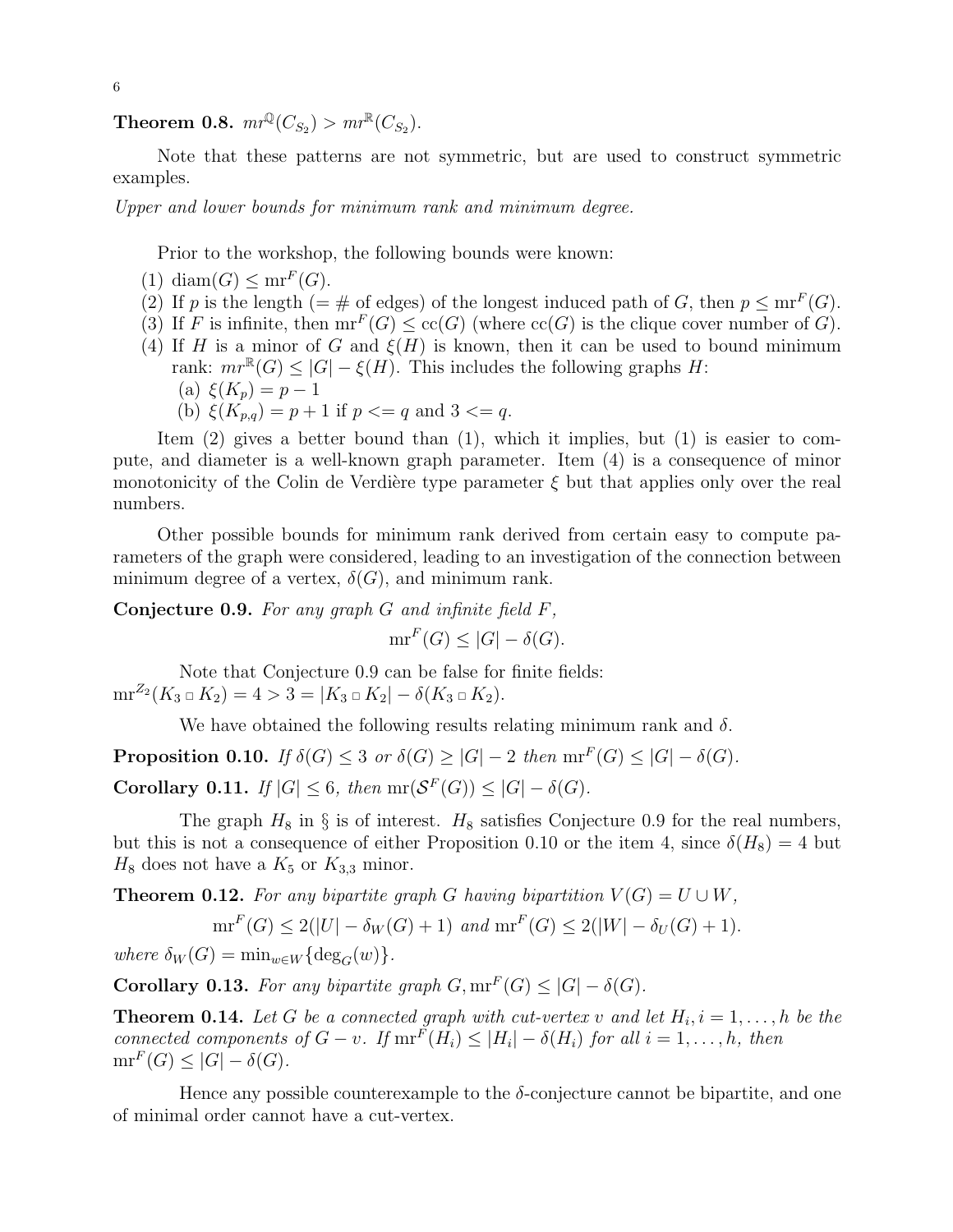**Observation 0.15.** (Cf. Subection ) If Conjecture 0.9 is true for regular graphs, a consequence would be that for any regular graph G,

$$
\operatorname{mr}^F(G) + \operatorname{mr}^F(\overline{G}) \le |G| + 1.
$$

Minimum rank of not-necessesarily symmetric matrices described by a graph was also investigated. A non -symmetric version of Conjecture 0.9 was established and used to prove the results on bipartite graphs.

Graph complements and minimum rank.

The basic question considered concerning a graph and its complement is

**Question 0.16.** How large can  $mr(G) + mr(\overline{G})$  be? There are two possibilities:

- (1) Does there exist a constant  $c \geq 2$  such that  $mr(G) + mr(\overline{G}) \leq |G| + c$ ? If so find the smallest such c.
- (2) If not, find the best constant  $d \leq 2$  such that  $mr(G) + mr(\overline{G}) \leq d|G|$ .

Note that  $c \ge 2$  by examination of a path (cf. §) and  $d \le 2$  since  $mr(G) + mr(\overline{G}) \le$  $2|G| - 2$ . All the special graphs in Section for with the minimum rank of both G and  $\overline{G}$  are known satisfy  $mr(G) + mr(\overline{G}) \leq |G| + 2$ . See also Observation 0.15.

**Observation 0.17.** If G is a strongly regular graph then,

$$
\operatorname{mr}^F(G) + \operatorname{mr}^F(\overline{G}) \le |G| + 1.
$$

Graphs having  $mr(G) + mr(\overline{G}) \leq 5$  are characterized  $(|G| \geq 4)$ :

- (1)  $\operatorname{mr}(G) + \operatorname{mr}(\overline{G}) = 1$ : Trivially implies that  $G = K_n$  or  $G_n = \overline{K_n}$ .
- $(2) \text{ mr}(G) + \text{ mr}(G) = 2$ : There can be no such G.
- (3)  $\text{mr}(G) + \text{mr}(\overline{G}) = 3$ : Without loss of generality,  $\text{mr}(G) = 1$ . Then  $G = K_p \cup \overline{K_{n-p}}$ for some integer p with  $2 \le p \le n-1$ , and  $\overline{G} = \overline{K_p} \vee K_{n-p}$ .
- (4)  $mr(G) + mr(\overline{G}) = 4$ : Since both a graph and its complement cannot be disconnected, without loss of generality  $G$  is connected. Then

$$
G = K_{s_1, s_2} \vee K_p \text{ or } (K_{s_1} \cup K_{s_2}) \vee K_p.
$$

and

$$
\overline{G} = (K_{s_1} \cup K_{s_2}) \cup \overline{K_p} \text{ or } K_{s_1,s_2} \vee K_p,
$$

- (5)  $mr(G) + mr(\overline{G}) = 5$ : Without loss of generality,  $mr(G) = 2$ . There are 4 possibilities for  $G$ :
	- (a)  $G = (K_{s_1} \cup (K_{p_1} \cup K_{q_1}) \vee K_t) \cup \overline{K_r}),$ (b)  $G = (K_{s_1} \vee K_{s_2} \vee K_t) \vee K_r$ , (note that  $K_{s_1} \vee K_{s_2} = K_{s_1,s_2}$ ) (c)  $G = ((K_{p_1} \cup K_{q_1}) \vee K_t) \cup K_r,$ (d)  $G = (K_{s_1} \vee K_t) \cup \overline{K_s}.$

Graph powers and minimum rank.

**Definition 0.18.** Let  $G = (V, E)$  be a graph with vertex set  $V = \{1, 2, ..., n\}$  and edge set E. The j-th power of G is the graph  $G^j = (V, F)$  where  $\{u, v\} \in F$  if and only if there is a walk of length j from u to v.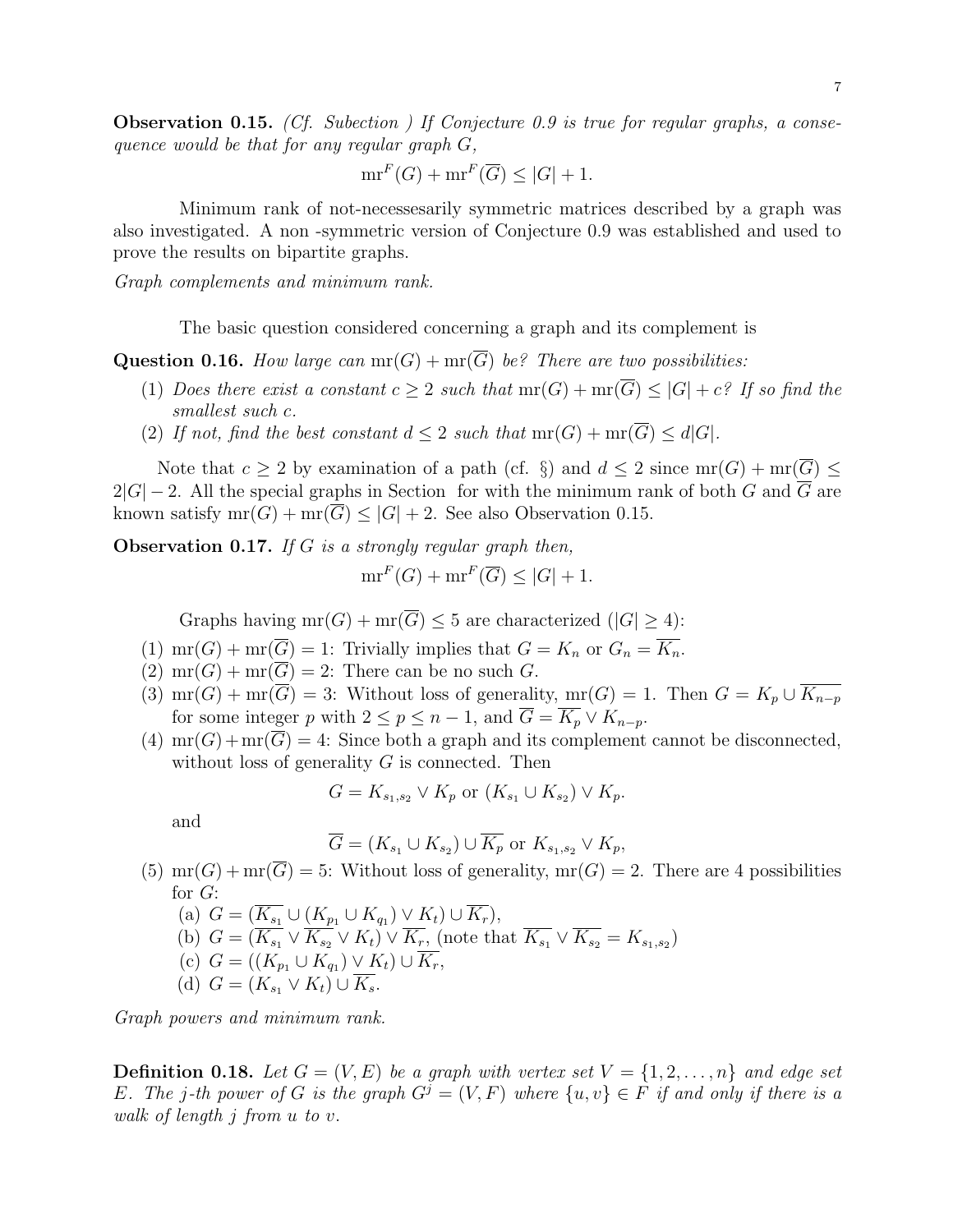The basic question considered is:

Question 0.19. What is the relationship between  $mr(G)$  and  $mr(G^j)$ ?

**Lemma 0.20.** Let G be a graph. Then  $G^j \subseteq G^{j+2}$ .

We now focus our attention on trees.

**Lemma 0.21.** Let  $P_n$  be the path on n vertices. Then  $mr(P_n^j) \ge n - j$  for  $1 \le j \le n - 2$ .

**Theorem 0.22.** Let  $P_n$  be the path on n vertices with  $n \geq 4$ . Then  $mr(P_n^j) = n - j$  when  $1 \leq j \leq n-2$  and  $\operatorname{mr}(P_n^j) = 2$  for  $j \geq n-2$ . Moreover, this minimum is achieved at a nonnegative integer matrix.

It thus follows from this theorem that the minimum ranks of powers of  $P_n$  ( $n \geq 4$ ) start at  $n-1$  and decrease by 1 each time until it reaches 2 at the  $n-2$  power (when  $P_n^{n-2}$  is  $K_{n/2} \cup K_{n/2}$  if n is even, and  $K_{\lceil n/2 \rceil, \lfloor n/2 \rfloor}$  when n is odd.) Notice that  $P_3 = K_{1,2}$ , the star on 3 vertices; the stars on n vertices,  $K_{1,n-1}$ , are described below. We have  $\text{mr}(P_2^j)$  $2^{j}$  is 0 when j is even and 1 when  $j$  is odd.

It is well known that for a matrix M,  $rank(M^{j}) \geq rank(M^{j+1})$ . The following observation shows that  $mr(G^j) \ge mr(G^{j+1})$  need not always hold.

**Observation 0.23.** For the star on n vertices,  $mr(K_{1,n-1}^j)$  is 2 when j is odd and 1 when j is even.

**Open Problem 0.24.** Characterize the graphs G for which  $mr(G^j) \ge mr(G^{j+1})$ , for all  $j \geq 1$ .

**Theorem 0.25.** Let T be a tree on  $n \geq 3$  vertices. Then  $mr(T^2)$  is less than or equal to the number of non-pendent vertices.

Note that the minimum rank of the line graph of a tree is also given by the number of non-pendent vertices (cf. §).

**Theorem 0.26.** For any tree T,  $\pi(T) - P(T) \geq 1$ .

Corollary 0.27. For any tree T,  $mr(T) - mr(T^2) \geq 1$ .

The case of equality in the lower bound on  $\pi(T) - P(T)$  has yet to characterized. It's clear that any path will provide an example for which equality holds in the lower bound.

**Theorem 0.28.** Let T be a tree on at least 3 vertices; then  $\pi(T) - P(T) \leq \frac{|T|}{3}$  $rac{1}{3}$ .

Equality is attainable in the upper bound on  $\pi(T) - P(T)$ , for example by the tree on 3k vertices formed from  $P_k$  by adding 2k new vertices, and making each vertex of  $P_k$ adjacent to exactly 2 of the new vertices. A characterization of all trees yielding equality in the upper bound is still needed, however.

Conjecture 0.29. If  $T \neq K_{1,n-1}$ , then  $mr(T^3) \leq mr(T^2) - 1$ .

Question 0.30. Is it the case that for each tree  $T \neq K_{1,n-1}$ , the sequence mr(T<sup>j</sup>) decreases strictly until it hits its limit of 2?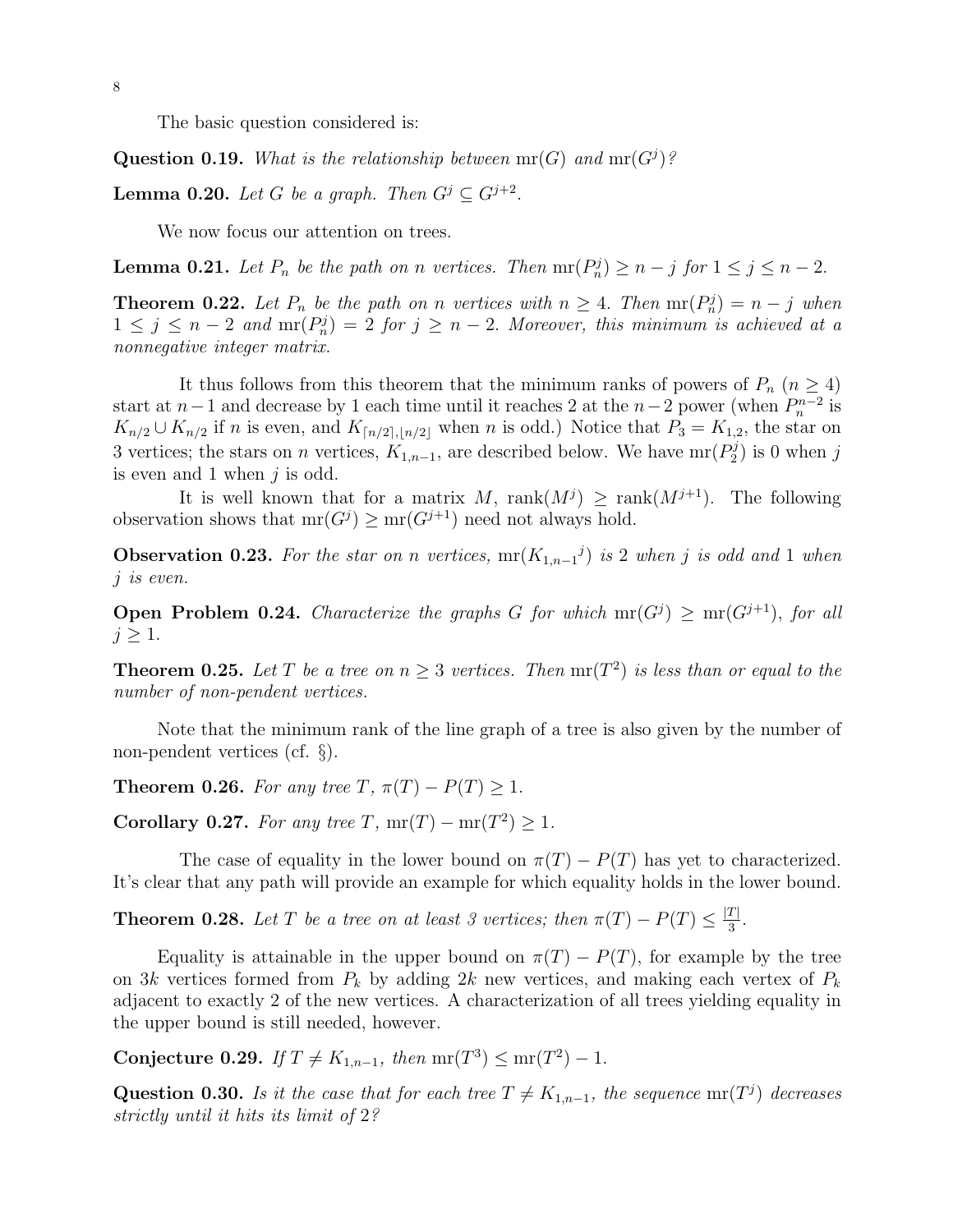#### Inertially balanced graphs and rank spread.

In order to determine the minimum rank for several classes of graphs (decomposable graphs, joins of graphs,  $\dots$ ) a central role is played by the relative position of the packet of zero eigenvalues in the spectrum of an optimal matrix. This fact leads to the notion of balanced inertia. More precisely, a matrix is said to be inertially balanced if  $i_-(A) \leq i_+(A) \leq$  $i-(A) + 1$ , where  $i+(A)$  is the number of positive eigenvalues of A, etc. Similarly, a graph is said to be inertially balanced if there exists an inertially balanced matrix  $A$  optimal for  $G$ , where a matrix  $A \in \mathcal{S}(G)$  is *optimal* for G if rank $A = mr(G)$ .

The following (classes of) graphs were known to be inertially balanced

- (1) trees;
- $(2)$  *n*-cycles,  $n \geq 3$ ;
- (3) decomposable graphs;
- (4) graphs with  $mr(G) \leq 2$ ;
- (5) graphs with  $n \leq 4$  vertices.

Several new results were established:

**Theorem 0.31.** If the minimum rank of G equals the clique cover number, then  $G$  is inertially balanced.

Question 0.32. Are all graphs inertially balanced?

At present there are no examples of graphs that fail to be inertially balanced, and we suspect that the answer to Question 0.32 is yes.

Balanced inertia is strictly related to the notion of *rank-spread* of a graph  $G$  at a vertex v. Recall that the rank-spread is defined as  $r_v(G) = \text{mr}(G) - \text{mr}(G - v)$ , and it is well-known that  $0 \le r_v(G) \le 2$ . In particular a vertex v is said to be

- rank null if  $r_v(G) = 0$ ;
- rank weak if  $r_v(G) = 1$ ;
- rank strong if  $r_v(G) = 2$ .

Efforts to show all graphs are inertially balanced focused on determining necessary conditions for a minimal counter example. A graph  $G$  is minimal non-inertially-balanced if G is not inertially balanced, while all proper induced subgraphs of G are. A partial characterization of a minimal non-inertially balanced is provided by the following results.

Theorem 0.33. A minimal non-inertially-balanced graph cannot have a rank-strong vertex.

Theorem 0.34. A minimal non-inertially-balanced graph cannot have pendent vertices.

**Theorem 0.35.** Let G have a vertex v such that the graph induced by the neighbors of v is a clique. If  $r_v(G) \geq 1$  and  $G - v$  is inertially balanced, then G is inertially balanced. In particular, a minimal non-inertially-balanced graph cannot have such a vertex.

In view of Theorems 0.33 and 0.34, the existence of a sequence of rank-strong vertices provides a method for the construction of optimal inertially balanced matrices. Therefore, a natural question rises, namely, do there exist graphs with only rank-strong vertices? A similar question can be posed for graphs with only rank-null or only rank-weak vertices. A positive answer has been obtained for the last two questions. Indeed, in the complete graph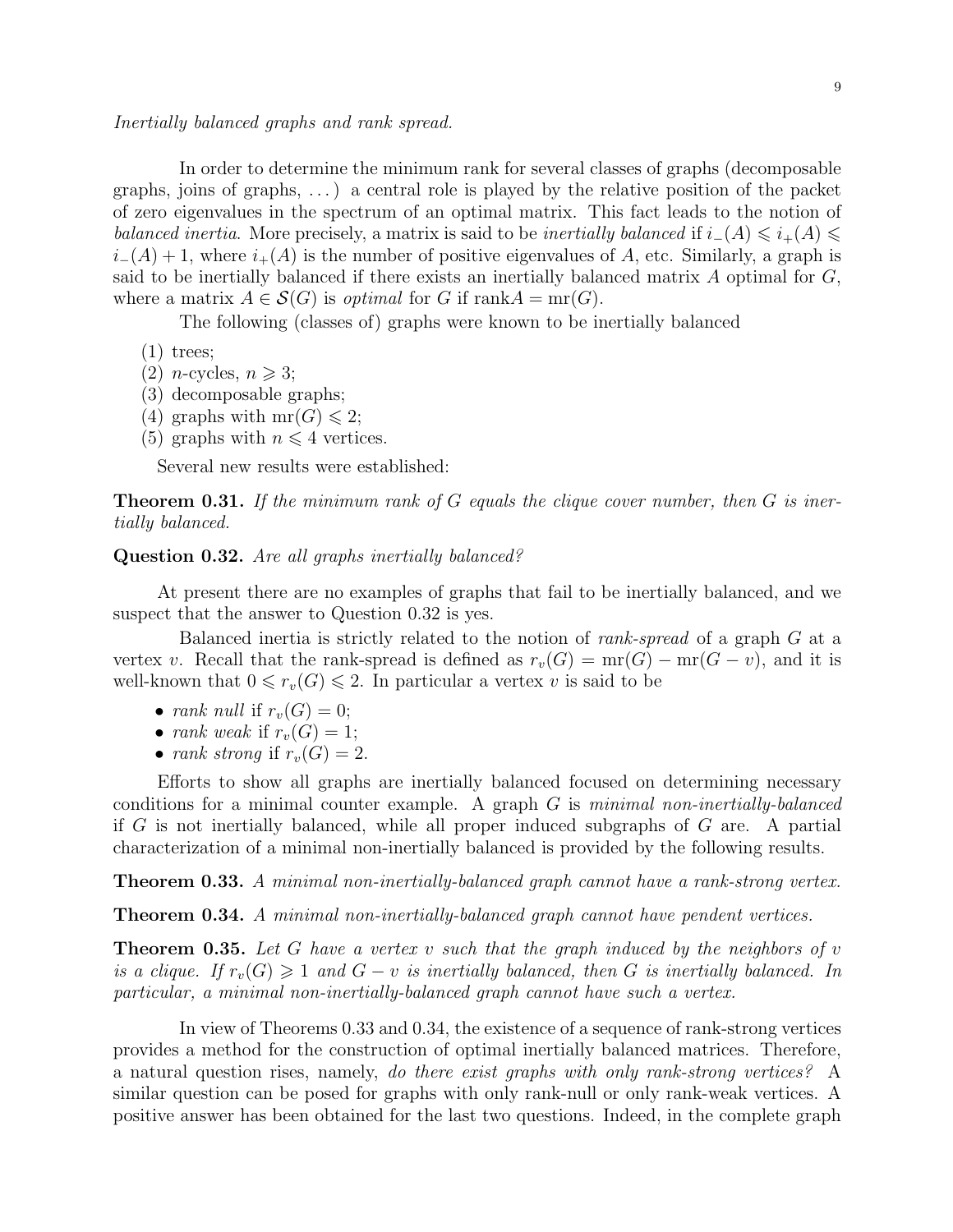$K_n$ ,  $n \geq 3$ , all vertices are rank-null, while an example of graph in which all the vertices are rank-weak is the Dart.

At present, the existence of graphs with all rank-strong vertices is still unknown.

## Spectrally Arbitrary Patterns and the 2n Conjecture

This report is based on the work of the following people: Francesco Barioli, Louis Deaett, Luz DeAlba, David Farmer, Leslie Hogben, In-Jae Kim, Judith McDonald, Rana Mikkelson, Sivaram Narayan, Olga Pryporova, Bryan Shader, Pauline van den Driessche, Hein van der Holst, Kevin Vander Meulen, Amy Wangsness, and Amy Yielding.

Spectrally arbitrary sign patterns (or zero-nonzero patterns) allow every possible spectrum of a real matrix, or, equivalently, allow every monic real polynomial as the characteristic polynomial. Inertially arbitrary sign patterns (or zero-nonzero patterns) allow every possible inertia.

The 2n-conjecture asserts that an  $n \times n$  spectrally arbitrary pattern has at least  $2n$ nonzero entries. It is known that a spectrally arbitrary  $n \times n$  pattern must contain at least  $2n-1$  nonzero entries, and numerous examples of spectrally arbitrary  $n \times n$  sign patterns with  $2n$  nonzero entries are known. The  $2n$ -conjecture actually has four versions, the general and the irreducible versions for sign patterns and zero-nonzero (znz) patterns.

**Conjecture 0.36.** (Irreducible 2n conjecture) Each irreducible  $n \times n$  (sign or znz) pattern has at least 2n nonzero entries.

**Conjecture 0.37.** (General 2n conjecture) Each  $n \times n$  (sign or znz) pattern has at least 2n nonzero entries.

Obviously the general conjecture implies the irreducible conjecture, and for either conjecture, if it is true for znz patterns then it is true for sign patterns.

A number of participants suspect that the general conjecture is not true, and in fact one of the groups is working on a possible counterexample using a reducible pattern, whereas the consensus is that the irreducible  $2n$  conjecture is true. Spectrally arbitrary patterns (SAPs) do not behave well under direct summation: The direct sum of two odd order SAPs is not an SAP, and there is an example of an SAP that is the direct sum of a non-SAP with an SAP.

It was suggested at the workshop that the general conjecture is incorrectly phrased. In an irreducible pattern, n−1 nonzero entries can be assumed to equal to 1, and thus at least  $2n-1$  nonzero entries are needed to realize the n algebraically independent coefficients of the characteristic polynomial. Thus the irreducible conjecture could be rephrased to say that there is least one more nonzero entry than required to realize  $n$  algebraically independent coefficients. For a sign pattern with c irreducible components,  $n - c$  of the entries can be assumed to be equal 1, and n other entries are needed to a realized the n algebraically independent coefficients. Thus the following revision of the general  $2n$ -conjecture is proposed:

**Conjecture 0.38.** (Revised general 2n conjecture) Any  $n \times n$  (sign or znz) pattern has at least  $2n - c + 1$  nonzero entries, where c is the number of irreducible components.

There were three work groups for spectrally arbitrary patterns and their general topics were the following.

(1) The irreducible 2n conjecture was investigated by exploring the proofs that an  $n \times n$ irreducible, spectrally arbitrary sign (or zero-nonzero) pattern has at least  $2n - 1$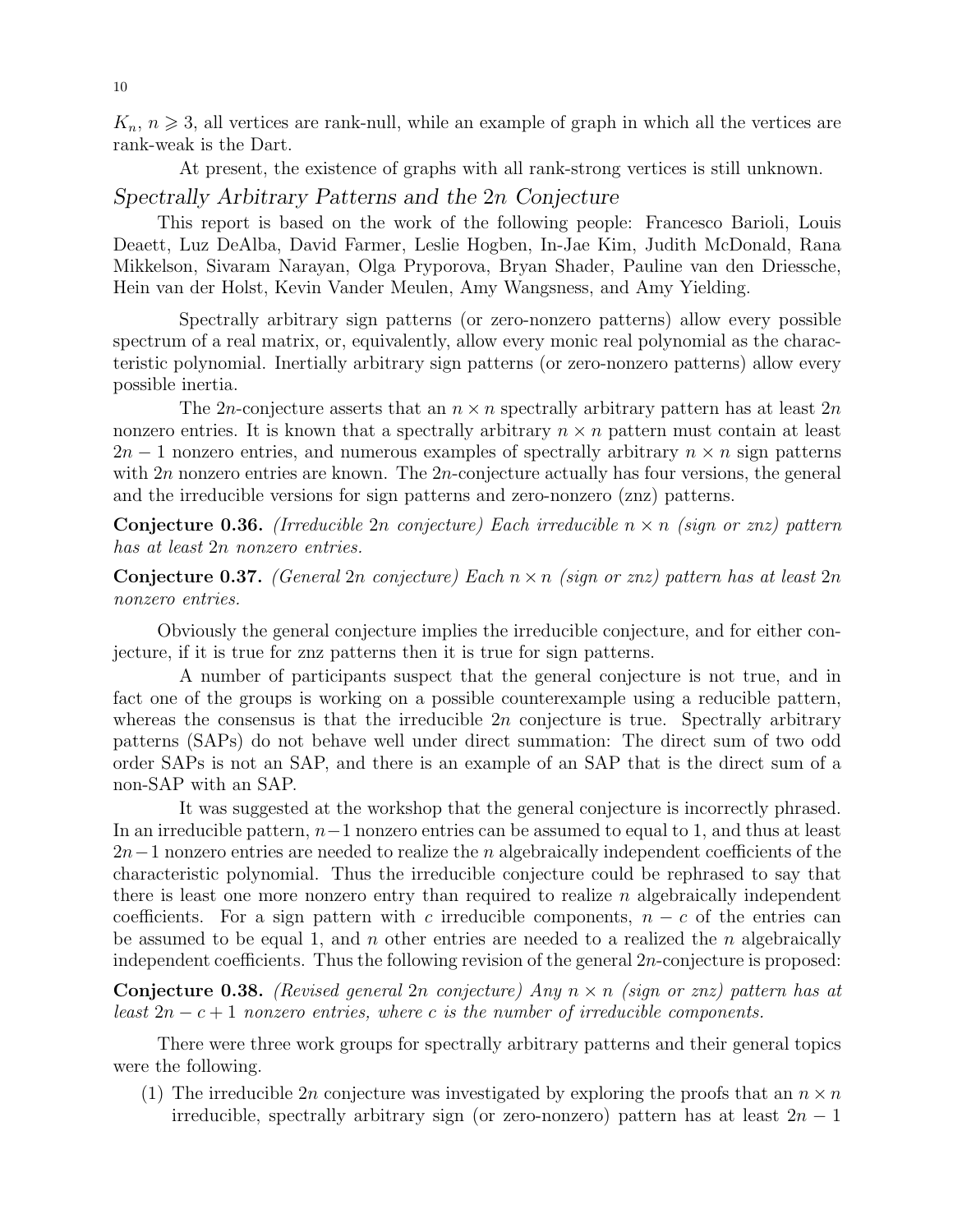nonzero entries, and by studying generalizations and relaxations of the notion of a spectrally arbitrary pattern and the analogs of the 2n-conjecture in these settings. An example of a zero-nonzero pattern that is a complex SAP but not a real SAP was found.

- (2) Reducibility issues: Construction of a possible counterexample to the general  $2n$ conjecture by taking the direct sum of an SAP with  $2n$  entries with an non-SAP with  $2n-1$  entries was investigated, as was construction of possible examples of two non-SAPs whose direct sum in an SAP.
- (3) Full patterns that are SAPs or inertially arbitrary patterns (IAPs) were studied with the goals of finding a relatively simple necessary and sufficient condition for a full sign pattern to be spectrally (or inertially) arbitrary; and to find (if possible) a full sign pattern that is not spectrally (inertially) arbitrary, but that has a spectrally (inertially) arbitrary subpattern.

### Irreducible patterns.

Work on irreducible patterns focused on

Developing a deeper understanding of the proofs that an  $n \times n$  irreducible, spectrally arbitrary sign (or zero-nonzero) pattern has at least  $2n-1$  nonzero entries with the hope that this would provide insight for a proof of the irreducible 2n conjecture. Exploring generalizations and relaxations of the notion of a spectrally arbitrary pattern and the analogs of the 2n-conjecture in these settings.

The crux of each known proof that an  $n \times n$  irreducible, spectrally arbitrary sign (or znz) pattern A has at least  $2n - 1$  nonzero entries is the simple fact that if a polynomial function  $f: \mathbb{R}^k \to \mathbb{R}^n$  is surjective, then necessarily  $k \geq n$ . The particular polynomial function of interest for A is constructed by choosing a collection of  $n-1$  nonzeros of A that correspond to a spanning tree in the graph of A; setting  $A(x_1, \ldots, x_m)$  to be the matrix with the chosen  $n-1$  entries equal to 1 and the remaining  $m - n + 1$ nonzero entries being indeterminants  $x_1, \ldots, x_{m-n+1}$ ; and defining then  $f_A(x_1, \ldots, x_{m-n+1}) =$  $(p_1(x_1, \ldots, x_{m-n+1}), \ldots, p_n(x_1, x_2, \ldots, x_{m-n+1}))$  where  $\det(xI-A) = x^n + p_1(x_1, \ldots, x_{m-n+1})x^{n-1} +$  $\cdots + p_n(x_1, x_2, \ldots, x_{m-n+1})$ . Note if A has exactly  $m = 2n - 1$  nonzero entries, then  $f_A$  is a polynomial map from  $\mathbb{R}^n$  to  $\mathbb{R}^n$ , and then validity of the irreducible 2n-conjecture is equivalent to the assertion that no such  $f_A$  is surjective. As there are surjective polynomial maps from  $\mathbb{R}^n$  to  $\mathbb{R}^n$ , if the irreducible  $2n$ -conjecture is true, then it must be that the polynomial maps  $f_A$  have special properties. Some special properties of the  $f_A$  are listed in the following proposition.

**Proposition 0.39.** Let A be an  $n \times n$  irreducible, sign (or znz) pattern with  $2n - 1$  nonzero entries, and let  $f_A$  and  $p_1, \ldots, p_n$  be defined as above. Then the following hold

- (a)  $p_i(0, 0, \ldots, 0) = 0$  for each i.
- (b)  $deg(p_i) \leq i \ (i = 1, 2, \ldots, n).$
- (c) The pre-image,  $f_{\mathcal{A}}^{-1}((0,0,0,\ldots,0)),$  of  $(0,0,\ldots,0)$  has infinite cardinality.
- (d) Any collection of  $k < n$  of  $p_1, \ldots, p_n$  involves  $k + 1$  or more indeterminants.
- (e) Each  $p_i$  is a sum or difference of distinct monomials.

Question 0.40. What are necessary and sufficient conditions for a polynomial function f to equal  $f_A$  for some  $A$ ?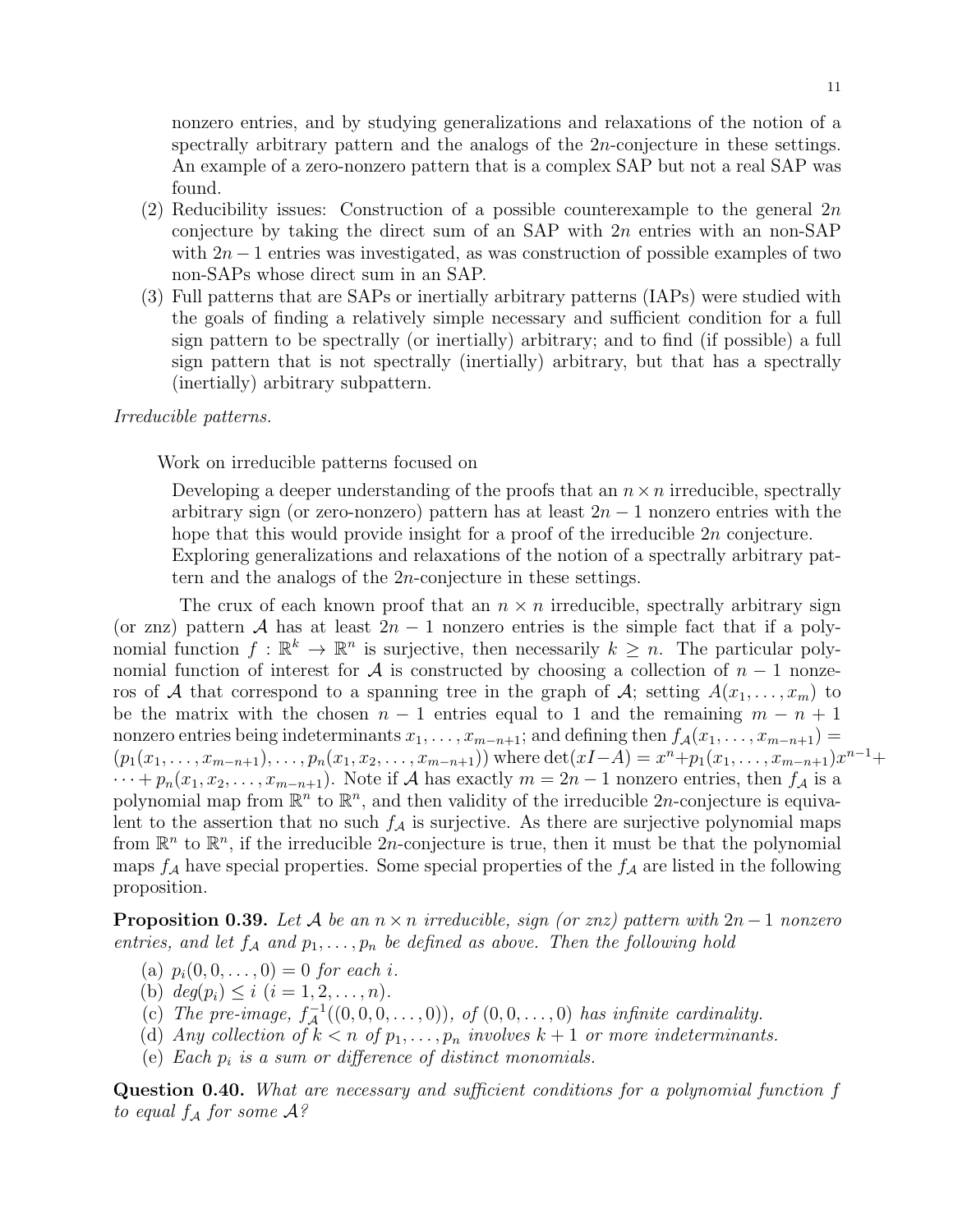### Question 0.41.

Is there a surjective polynomial function  $f : \mathbb{R}^n \to \mathbb{R}^n$  satisfying (a)-(e) of Proposition 0.39?

Question 0.42. Is there anything special about  $f_A$  coming from  $det(xI - A(x_1, \ldots, x_n))$ rather than  $\chi(xI - A(x_1, \ldots, x_n))$  where  $\chi$  is an immanent (e.g. the permanent)?

To gain additional insight into the 2n-conjecture, the following related problem was posed and studied. Let A be a  $n \times n$ , sign (or zero-nonzero) pattern, and let  $\beta = \{i_1, \ldots, i_k\}$ be a subset of  $\{1, 2, \ldots, n\}$  of cardinality k. Then A is a  $\beta$ -spectrally arbitrary pattern provided for each k-tuple  $(r_1, \ldots, r_k)$  of real numbers there is a realization A of A whose characteristic polynomial  $x^n + \sum_{i=1}^n \alpha_i x^{n-i}$  satisfies  $\alpha_{i_j} = r_j$  for  $j = 1, 2, ..., k$ . Known techniques can be extended to show that if A is an irreducible,  $n \times n$  β-spectrally arbitrary pattern, then A has at least  $n + |\beta| - 1$  nonzero entries.

Question 0.43. Let k be a integer with  $1 \leq k \leq n$ . What is the minimum number of nonzero entries in an irreducible  $n \times n$  sign (or znz) pattern which is β-arbitrary for some β with  $|\beta| = k$ ?

The analog of the  $2n$ -conjecture in this setting is:

Conjecture 0.44. If A is an  $n \times n$ ,  $\beta$ -spectrally arbitrary sign (or zero-nonzero) pattern, then A has at least  $n + |\beta|$  nonzero entries.

The notion of a spectrally arbitrary zero-nonzero pattern can be extended to an arbitrary field as follows. The  $n \times n$ , znz pattern A is a SAP over the field F provided that every monic polynomial of degree n in  $\mathbb{F}[x]$  is the characteristic polynomial of some matrix with zero-nonzero pattern  $\mathcal A$  and entries in  $\mathbb F$ . Exploration of analogs of spectrally arbitrary patterns and the 2n-conjecture in various settings, yielded some basic results.

**Theorem 0.45.** The 2n-conjecture is true for zero-nonzero patterns over finite fields.

The proof of Theorem 0.45 relies only on basic counting, and not on properties of polynomial functions, but does not seem to extend to infinite fields of nonzero characteristic.

**Question 0.46.** Does every  $n \times n$  zero-nonzero pattern over an infinite field of nonzero characteristic have at least 2n nonzero entries?

Prior to the conference it was unknown whether or not the classes of spectrally arbitrary zero-nonzero patterns over the reals and over the complexes were different. The following example shows that they are different.

Example 0.47. The zero-nonzero pattern

$$
A = \begin{bmatrix} * & * & 0 & 0 \\ * & 0 & * & 0 \\ 0 & 0 & * & * \\ * & 0 & 0 & * \end{bmatrix}.
$$

is an SAP over C, but is not SAP over R.

Reducible patterns.

Research in this subtopic was primarily concerned with two problems: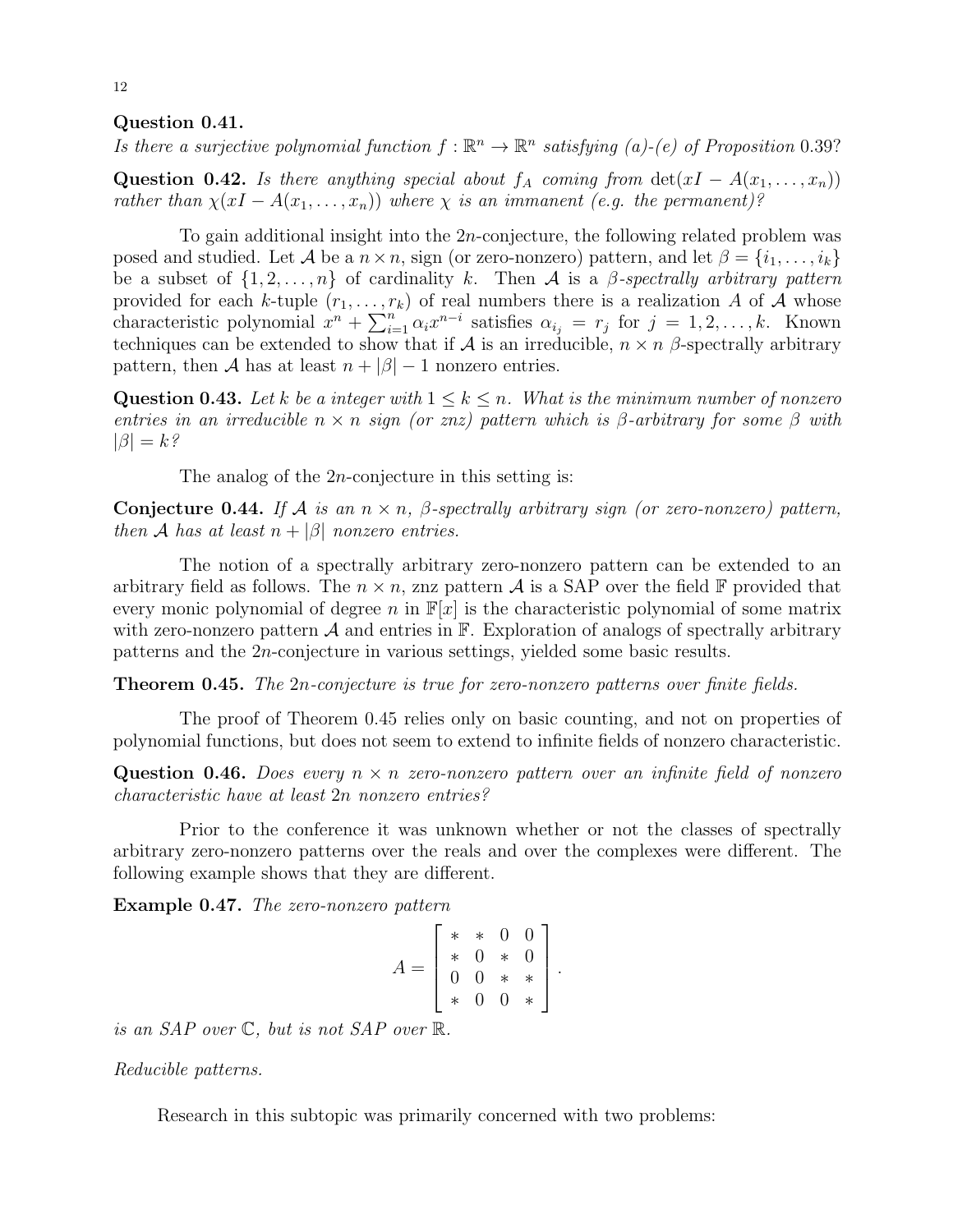- (a) Find, if possible, a reducible  $n \times n$  SAP with fewer than  $2n$  nonzero entries.
- (b) Find, if possible, an SAP which is the direct sum of two non-SAPs. .

The recent discoveries of very sparse, reducible inertially arbitrary patterns and an SAP which is a direct sum of a non-SAP and an SAP, suggest that one might be able to use direct sums of non-SAPs to construct an  $n \times n$  SAP with fewer than  $2n$  nonzero entries.

The group worked on  $6 \times 6$  zero-nonzero patterns with 11 nonzero entries, trying to determine whether any of them could be a component of a reducible SAP. Note if such a matrix could be direct-summed with an  $m$  by  $m$  matrix with  $2m$  nonzero entries to obtain an SAP, then the desired example would be obtained.

An analysis of pattern

$$
G_1 = \left[\begin{array}{cccc} \star & 0 & 0 & 0 & 0 & \star \\ 0 & \star & 0 & 0 & 0 & \star \\ 0 & \star & 0 & \star & 0 & 0 \\ 0 & 0 & 0 & 0 & \star & 0 \\ 0 & 0 & 0 & \star & 0 & \star \\ \star & 0 & \star & 0 & 0 & 0 \end{array}\right]
$$

shows the only characteristic polynomials not realized by  $G_1$  have a very special form. Attempts to use this special form to show that  $G_1$  could be a component of an  $n \times n$  reducible SAP with  $2n - 1$  nonzero entries (to date) have fallen tantalizing short, and continue.

In another direction, the known example of a non-SAP⊕SAP that produces an SAP, was studied with the hope of finding some characteristics of such non-SAP patterns. Consider the sign-pattern

$$
M_4 = \left[ \begin{array}{rrrr} + & + & - & 0 \\ - & - & + & 0 \\ 0 & 0 & 0 & - \\ + & + & 0 & 0 \end{array} \right]
$$

The characteristic polynomials that cannot be realized by  $M_4$  are  $p(x) = x^4 + b_3x^3 + b_2x^2 + b_0$ , where either  $b_0 = 0$  and  $b_3^2 - 4b_2 < 0$ , or  $b_0 < 0$  and  $b_3^2 - 4b_2 \le 0$ .

It was conjectured that all polynomials not realizable by  $M_4$  have the same type of factorization over R, namely  $fg_1g_2$ , where f is an irreducible quadratic and  $g_1$  and  $g_2$  are linear factors. In other words, the conjecture asserted that all polynomials not realizable by  $M_4$  have exactly 2 real roots. However, the polynomial  $x^4 + 1.95x^3 + x^2 - 0.05$  is not realizable by  $M_4$  and has 4 real roots.

Surprisingly, for the zero-nonzero pattern associated with  $M_4$ , the conjecture is true, because the only polynomial not realizable by zero-nonzero pattern associated with  $M_4$  is  $x^4 + b_3x^3 + b_2x^2$  where  $b_3^2 - 4b_2 < 0$ , which is the product of  $x^2$  and an irreducible quadratic.

A third direction of research focussed on finding a non-SAP zero-nonzero pattern P, such that the direct sum of it with  $M_4$  is an SAP. One of the candidates for P was

$$
C_4 = \left[ \begin{array}{cccc} \star & \star & 0 & 0 \\ 0 & 0 & \star & \star \\ 0 & 0 & \star & \star \\ \star & \star & 0 & 0 \end{array} \right].
$$

However, it was shown that  $C_4 \oplus M_4$  is not SAP.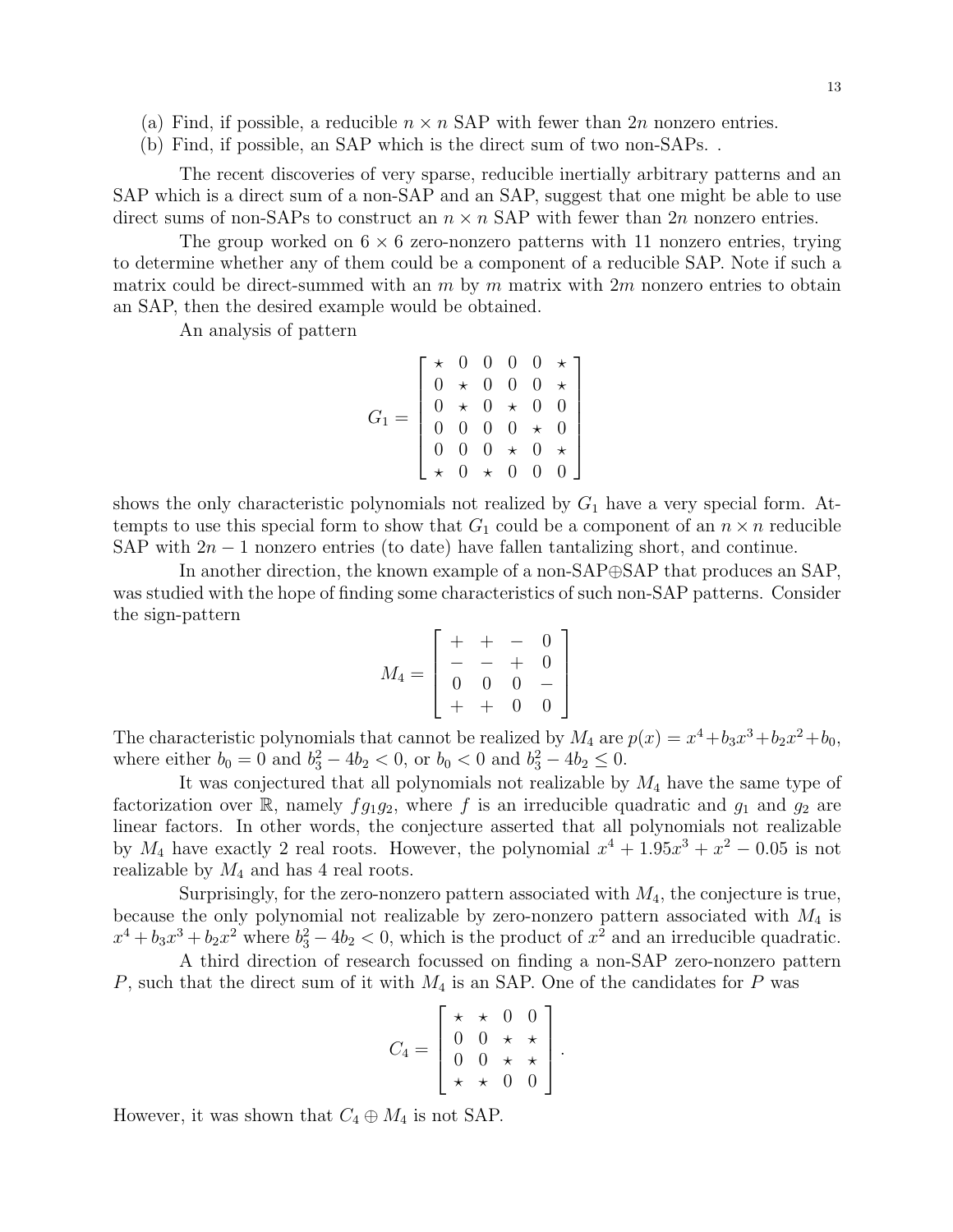Based on comment made by the irreducible group in large group discussions (cf. Question 0.42), this group also worked on the permanental analog of SAPs. More precisely, an  $n \times n$  sign pattern (or zero-nonzero pattern) A is *permanentally SAP*, provided every monic, real polynomial of degree n is  $per(xI - A)$  for some  $A \in \mathcal{A}$ . The possibility of finding a permanentally arbitrary sign (or zero-non-zero) pattern that was not spectrally arbitrary was explored, using Mathematica. It was shown that there was no such  $4 \times 4$  pattern, and work continues on the  $5 \times 5$  patterns.

### Full patterns.

Full patterns, that is patterns with no zeros, that are SAPs or inertially arbitrary patterns (IAPs) were studied with the goals of finding a relatively simple necessary and sufficient condition for a full sign pattern to be spectrally (or inertially) arbitrary; and to find (if possible) a full sign pattern  $\mathcal A$  such that  $\mathcal A$  itself is not spectrally (inertially) arbitrary, but A has a spectrally (inertially) arbitrary subpattern.

Two necessary conditions for a sign pattern  $\mathcal{A} = [\alpha_{ij}]$  to be inertially or spectrally arbitrary are:

(N1) There exist indices i, j such that  $\alpha_{ii} = +$  and  $\alpha_{jj} = -$ ; and

(N2) For some  $i \neq j$ ,  $\alpha_{ij}\alpha_{ji} = -$ .

Since a full sign pattern has so much freedom in choosing values for its nonzero entries, it is natural to ask the following question:

**Question 0.48.** Let A be a full  $n \times n$  sign pattern. If A satisfies the necessary conditions (N1) and (N2), then is  $\mathcal A$  spectrally arbitrary? inertially arbitrary?

When  $n = 2$ , the answers are yes. However, when  $n = 3$ , the full sign-pattern

$$
\left[\begin{array}{ccc} -&+&+\\ -&+&-\\ -&-&+\end{array}\right].
$$

satisifes  $(N1)$  and  $(N2)$  but is not potentially nilpotent, and the answers are no.

This leads to a modification of Question 0.48, which is yet to be resolved.

Question 0.49. Let A be a full  $n \times n$  sign pattern for  $n \geq 4$ . If A is a potentially nilpotent sign pattern with the two necessary conditions, then is  $A$  spectrally arbitrary?, inertially arbitrary?

The primary technique used to demonstrate that a sign pattern is spectrally arbitrary is the Nilpotent-Jacobian (N-J for short) method that when applicable proves that every superpattern of the given pattern is spectrally arbitrary. It is not known in general whether or not every superpattern of a spectrally (resp. inertially) arbitrary sign pattern is spectrally (resp. inertially) arbitrary. However, it is known that a superpattern of an inertially arbitrary zero-nonzero pattern need not be inertially arbitrary.

Question 0.50. Is there a spectrally (inertially) arbitrary sign pattern having a (full) superpattern that is not spectrally (inertially) arbitrary?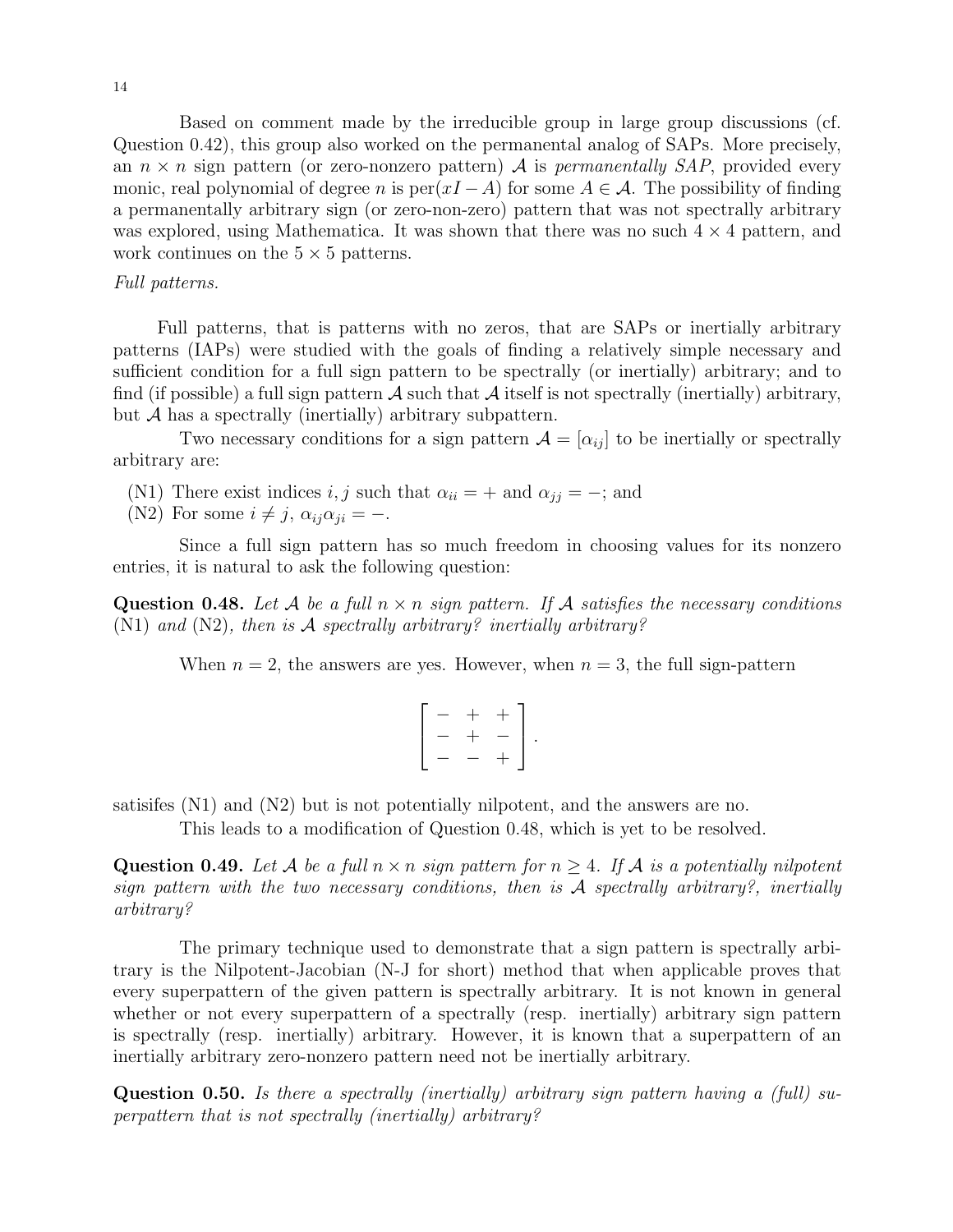It is known that the reducible pattern  $\mathcal{T}_2 \oplus \mathcal{T}_2$  is spectrally arbitrary, where

$$
\mathcal{T}_2 = \left[ \begin{array}{cc} + & + \\ - & - \end{array} \right]
$$

.

However, the N-J method cannot be used to show that  $\mathcal{T}_2 \oplus \mathcal{T}_2$  is spectrally arbitrary, since, at every nilpotent realization of a reducible sign pattern, the last row of the Jacobian corresponding to the constant term is always zero. Thus, it is not known whether or not every superpattern of  $\mathcal{T}_2 \oplus \mathcal{T}_2$  is spectrally arbitrary. However, by using similarity transformations on matrices in  $\mathcal{T}_2 \oplus \mathcal{T}_2$  one can show that

$$
\mathcal{B} = \left[ \begin{array}{cccc} + & + & - & - \\ - & - & + & + \\ + & + & + & + \\ - & - & - & - \end{array} \right]
$$

is spectrally arbitrary.

In the same way, Givens rotations appear useful in finding spectrally (inertially) arbitrary superpatterns of a spectrally arbitrary pattern. Using Givens rotations, certain superpatterns of  $\mathcal{T}_2 \oplus \mathcal{T}_2$  were shown to be inertially arbitrary.

If all of the (full) superpatterns of  $\mathcal{T}_2 \oplus \mathcal{T}_2$  turn out to be spectrally arbitrary, then the next pattern to investigate is  $\mathcal{M}_4 \oplus \mathcal{T}_2$  in order to find a (full) superpattern that is not spectrally arbitrary, where

$$
\mathcal{M}_4 = \left[ \begin{array}{rrrr} + & + & - & 0 \\ - & - & + & 0 \\ 0 & 0 & 0 & - \\ + & + & 0 & 0 \end{array} \right].
$$

It is known that  $\mathcal{M}_4$  is not spectrally arbitrary, but  $\mathcal{M}_4 \oplus \mathcal{T}_2$  is spectrally arbitrary.

# Energy of Graphs

This report is based on the work of the following people: Wayne Barrett, Avi Berman, Richard Brualdi, Steven Butler, Sebastian Cioaba, Dragoš Cvetković, Jane Day, Shaun Fallat, Shmuel Friedland, Chris Godsil, Jason Grout, Willem Haemers, Steve Kirkland, Raphael Loewy, Uri Rothblum, Irene Sciriha, Wasin So, Dragan Stevanović.

The energy of a graph (the sum of the absolute values of the eigenvalues of the adjacency matrix) has applications to chemistry. Certain quantities of importance to chemists, such as the heat of formation of a hydrocarbon, are related to pi-electron energy that can be calculated as the energy of an appropriate "molecular" graph. Recently the Laplacian energy of a graphs, the analogue of energy for the Laplacian matrix of  $G$ , has also been studied. The workshop investigated both the energy of a graph and the Laplacian energy. Both kinds of energy, depending as they do on all the eigenvalues of a matrix, are very difficult to work with.

As used here, the term graph means a simple undirected graph. Let  $V(G)$  and  $E(G)$ denote the vertex set and the edge set of a graph G.

1. Energy: This group focussed on the effect on energy of adding, removing, or subdividing an edge of a graph. A general result was proved which implied that removing an edge can change the energy by at most 2 and subdividing an edge can change it by at most 4. Also considered was the energy per vertex and its maximum  $f(k)$  over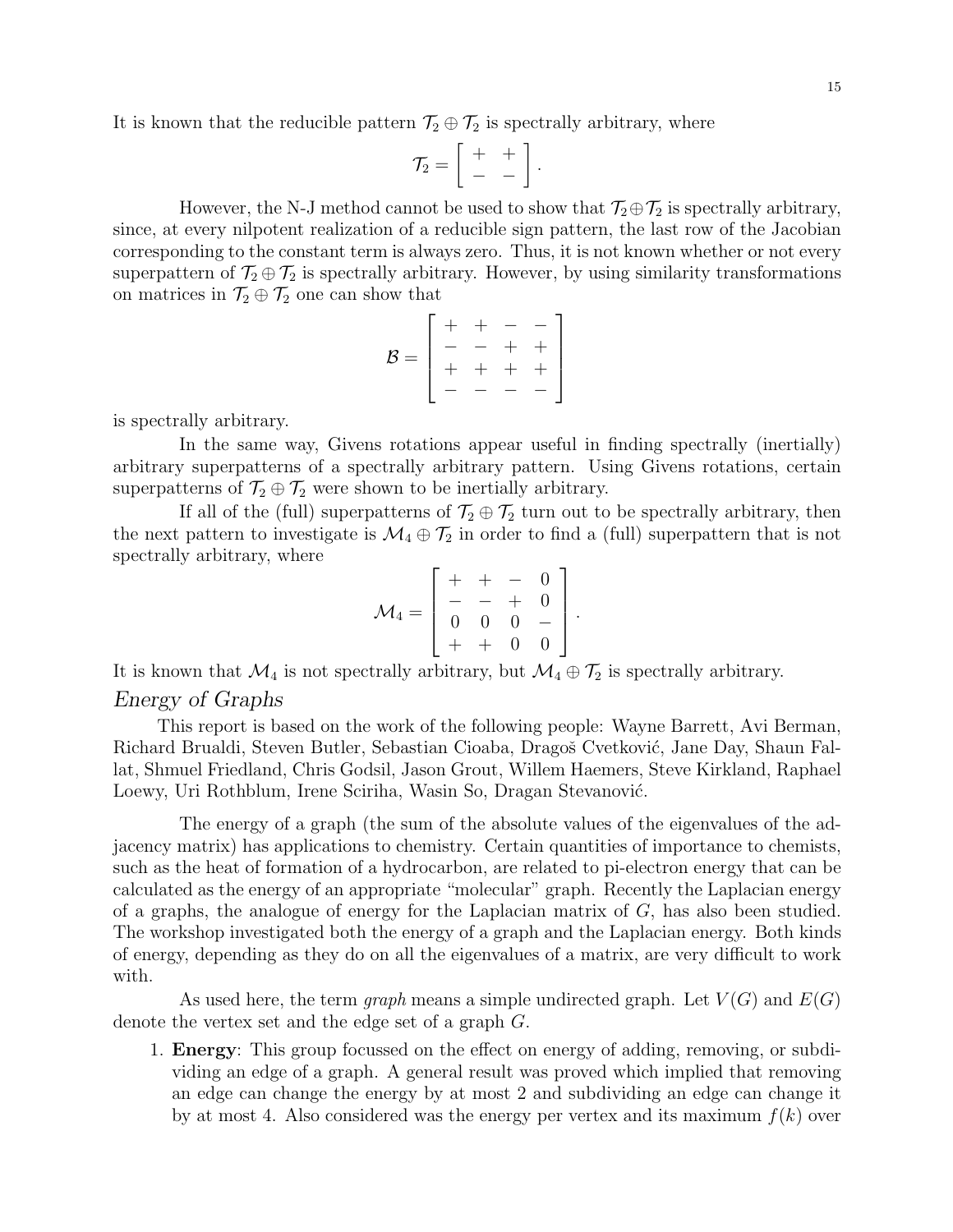all regular graphs of degree k with n vertices. If k is a prime power, then tight upper and lower bounds were obtained for  $f(k + 1)$  (using combinatorial configurations). Many new and interesting questions and conjectures arose, such as: (1) Are there any graphs for which the energy goes up by 2 when some edge is removed?, and (2) Is  $K_2$  the only connected graph with an edge whose removal decreases the energy by 2?

2. Laplacian Energy: This is a recent concept defined to be the sum of the absolute values of the difference between the eigenvalues of the Laplacian matrix and the average degree of a vertex (equivalently, the average value of the eigenvalues). The group investigating Laplacian energy focussed on a conjecture that the vector of  $n$ eigenalues is majorized by the conjugate (in the sense of number theory) of the degree sequence, with equality for a class of extremal graphs known as threshold graphs, and its implications for Laplacian energy. There was a conjecture that maximum Laplacian energy was obtained by a special class of threshold graphs called pineapples. A disconnected counterexample was discovered but the conjecture remains open for connected graphs. The (strict) upper bound of  $2m$  (m is the number of edges) was obtained for Laplacian energy. Many related questions were posed and discussed concerning this hard topic.

Energy.

The energy of a graph G on n vertices with eigenvalues  $\lambda_1, \ldots, \lambda_n$  is

$$
\mathcal{E}(G) = \sum_{i=1}^{n} |\lambda_i|
$$

We analyzed the behavior of the energy when adding, removing or subdividing an edge. By subdividing an edge we mean replacing it with a path of length 2.

**Theorem 0.51.** If G and H are graphs such that  $V(G) = V(H)$  and  $E(G) \cap E(H) = \emptyset$ , then

 $|\mathcal{E}(G) - \mathcal{E}(H)| \leq \mathcal{E}(G \cup H) \leq \mathcal{E}(G) + \mathcal{E}(H)$ 

The graph  $G \cup H$  has  $V(G)$  as vertex set and  $E(G) \cup E(H)$  as edge set.

**Corollary 0.52.** If G is a graph and  $e \in E(G)$ , then

$$
|\mathcal{E}(G) - \mathcal{E}(G \setminus e)| \le 2
$$

**Corollary 0.53.** If H is the graph obtained by subdividing an edge of a graph  $G$ , then

$$
|\mathcal{E}(G) - \mathcal{E}(H)| \le 4
$$

**Lemma 0.54.** If  $G \in \{K_n, P_n, C_n\}$ , then subdividing an edge of G increases the energy.

We are interested in determining

$$
f(k) = \max \frac{\mathcal{E}(G)}{|V(G)|} \tag{1}
$$

where the maximum is taken over all  $k$ -regular graphs on  $n$  vertices.

Without loss of generality, we can restrict ourselves to bipartite k-regular graphs.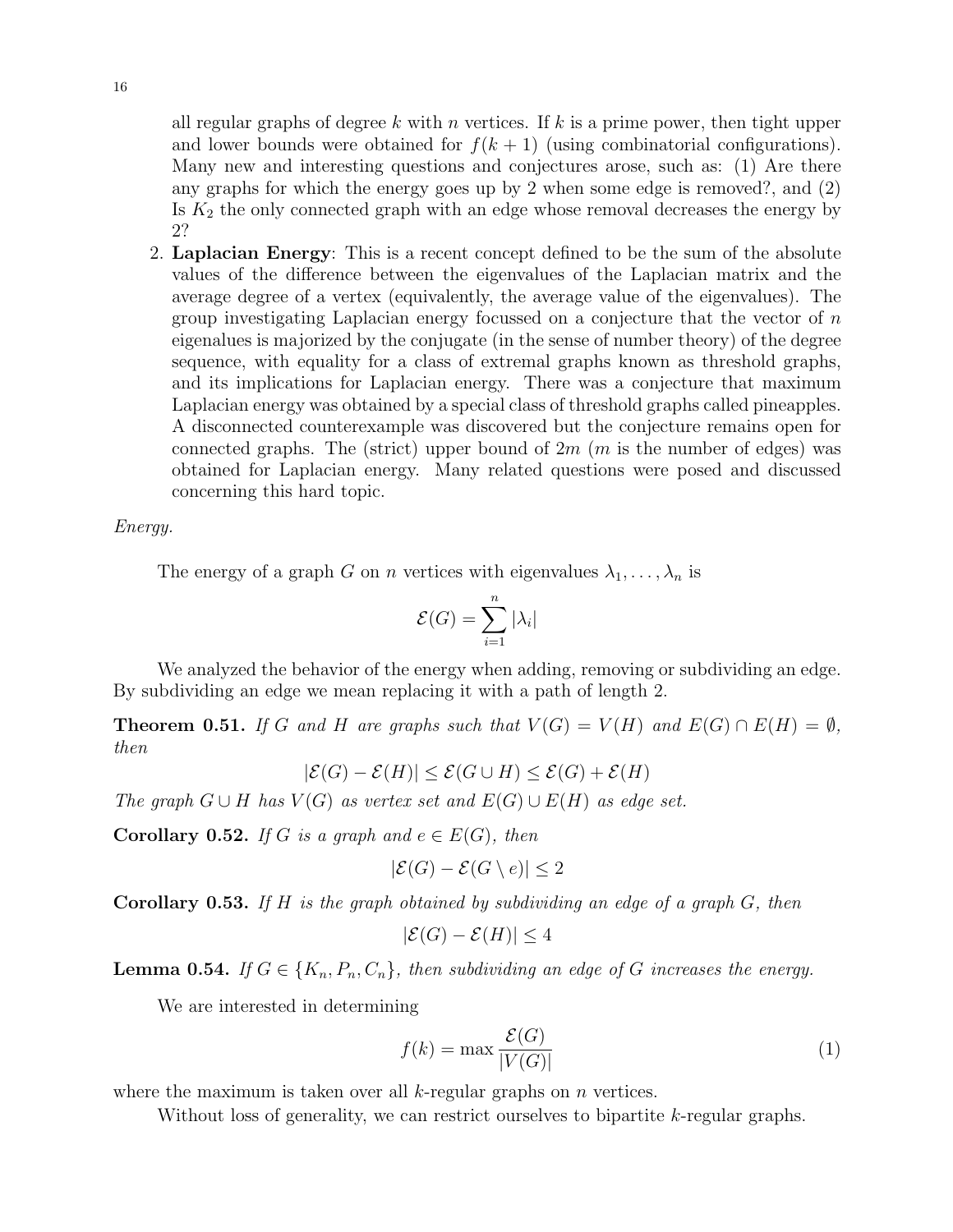**Theorem 0.55.** If q is a prime power, then

$$
\sqrt{q}+\frac{1}{q+\sqrt{q}+1}\leq f(q+1)<\sqrt{q}+\frac{1}{\sqrt{q+1}-\sqrt{q}}
$$

The energy per vertex for the 3-regular graph obtained as a bipartite double cover of the incidence graph of the projective plane of order 2 (also known as the Heawood graph) is  $\frac{6+3\sqrt{2}}{7} = 1.64705$ . We have checked by computer that  $\frac{6+3\sqrt{2}}{7}$  $\frac{3\sqrt{2}}{7}$  is larger than the energy per vertex of any other 3-regular graph on less than 22 vertices.

#### Open Problems

**Conjecture 0.56.** If e is an edge of a connected graph G such that  $\mathcal{E}(G) = \mathcal{E}(G \setminus e) + 2$ , then  $G = K_2$ .

Question 0.57. Are there any graphs G such that

$$
\mathcal{E}(G \setminus e) = \mathcal{E}(G) + 2\tag{2}
$$

for some edge e of G ?

Question 0.58. For what connected graphs G, is there an  $e \in E(G)$  such that  $\mathcal{E}(G \setminus e) =$  $\mathcal{E}(G)$ ?

**Definition 0.59.** Let the diamond be the graph  $K_4$  minus an edge. The central edge of a diamond is the edge between the two vertices of degree 3. If i is a vertex of a graph G,  $\overline{N}(i)$ (the closed neighborhood of i) denotes the set of vertices adjacent to i in  $G$  and includes i.

$$
\overline{N}(i) = \{i\} \cup \bigcup_{ij \in E(G)} \{j\}.
$$

If V is a set of vertices in G, then  $G[V]$  is the induced subgraph of G induced by the vertices  $in V$ .

**Conjecture 0.60.** Let G be a graph, if be an edge in  $G$ , and  $H$  be the graph obtained by subdividing ij in G. If the graph energy of H is less than the graph energy of G, then one of the following two things is true.

- (1) The edge ij is the central edge in an induced diamond in G.
- (2) Let  $W = \overline{N}(i)$ . Then  $\overline{N}(i) = \overline{N}(j) = W$  and  $G[W]$  is a clique. Furthermore, each vertex in  $W \setminus \{i, j\}$  has degree greater than i (i.e., each vertex in  $W \setminus \{i, j\}$  is adjacent to at least one vertex outside of  $W$  in  $G$ ).

This conjecture is true for connected graphs up through 9 vertices. There are 2 connected graphs on 7 vertices which satisfy the hypotheses and not item 1. There are 23 connected graphs on 8 vertices and 261 connected graphs on 9 vertices which satisfy the hypotheses and not item 1. All of these graphs satisfy item 2. There are at least 1000 connected graphs on 10 vertices which satisfy the hypotheses and not item 1, but do satisfy item 2. Currently we are checking all connected graphs on 10 vertices.

A particularly interesting graph is the graph shown in Figure 2. This is the only graph on 8 or fewer vertices satisfying the hypotheses, but not item 1, such that subdividing two different edges decreases the energy.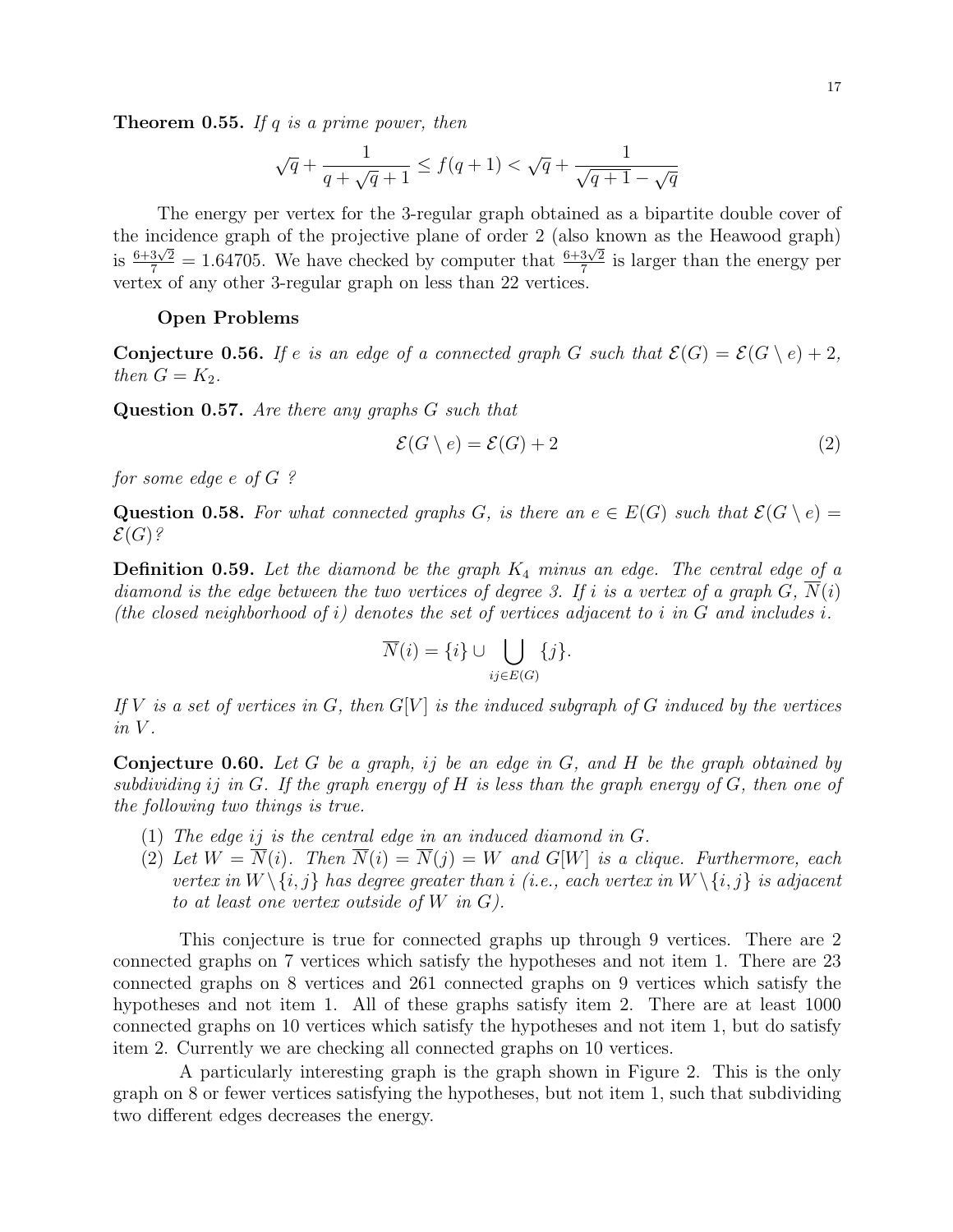FIGURE 2. Subdividing  $3-4$  or  $5-6$  decreases the graph energy.

Conjecture 0.61. If  $q$  is a prime power, then

$$
f(q+1) = \sqrt{q} + \frac{1}{q + \sqrt{q} + 1}
$$

Question 0.62. Find k-regular graphs with high energy per vertex when  $k-1$  is not a prime power.

Question 0.63. Determine all 3-regular bipartite graphs with 5 or 6 distinct eigenvalues.

Laplacian energy.

Let G be a connected graph with n vertices  $\{1, 2, ..., n\}$  and degrees  $d_1 \geq d_2 \geq$  $\cdots \ge d_n \ge 1$  where  $m = (d_1 + d_2 + \cdots + d_n)/2$  is the number of edges. Let  $A(G) = A = [a_{ij}]$ be the adjacency matrix of  $G$ , and let  $D$  be the diagonal matrix of order  $n$  with diagonal entries  $d_1, d_2, \ldots, d_n$ . The matrix  $L(G) = L = D - A$  (a singular M-matrix) is the Laplacian matrix of G and it has eigenvalues  $\lambda_1 \geq \cdots \geq \lambda_{n-1} \geq \lambda_n = 0$ . The average degree of the vertices of G is  $2m/n$  and

$$
E_L(G) = E_L = \sum_{i=1}^n \left| \lambda_i - \frac{2m}{n} \right|
$$

has been called the *Laplacian energy* of G.

Let  $d = (d_1, d_2, \ldots, d_n)$  and  $\lambda = (\lambda_1, \lambda_2, \ldots, \lambda_n)$ . Let  $d^* = (d_1^*, d_2^*, \ldots, d_n^*)$  be the conjugate (degree) sequence of d. Then R. Grone and R. Merris<sup>1</sup> conjectured that  $\lambda$  is majorized by the conjugate of d, written  $\lambda \preceq d^*$ , that is,

$$
\sum_{i=1}^{k} \lambda_i \le \sum_{i=1}^{k} d_i^* \quad (k = 1, 2, \dots, n)
$$

with equality for  $k = n$ .

Since  $|x - a|$  is a convex function of x,  $\sum_{i=1}^{n} |x_{-}a_{i}|$  is also a convex function, and from majorization we conclude that if the Grone-Merris conjecture is true, then

$$
E_L(G) \leq \sum_{i=1}^n \left| d_i^* - \frac{2m}{n} \right|.
$$

There is a special class of graphs known as *threshold graphs*. These graphs admit a number of characterizations:

- (1) Uniquely determined (as labelled graphs) by degree sequence.
- (2) Starting from one vertex, these are the graphs constructed recursively by adding an isolated or dominating (connected to all previous vertices) vertex.
- (3) The Laplacian eigenalues are  $d_1^*, d_2^*, \ldots, d_n^*$ .

 $1$ SIAM J. Discrete Math., 7 (2), 1994, 221–229.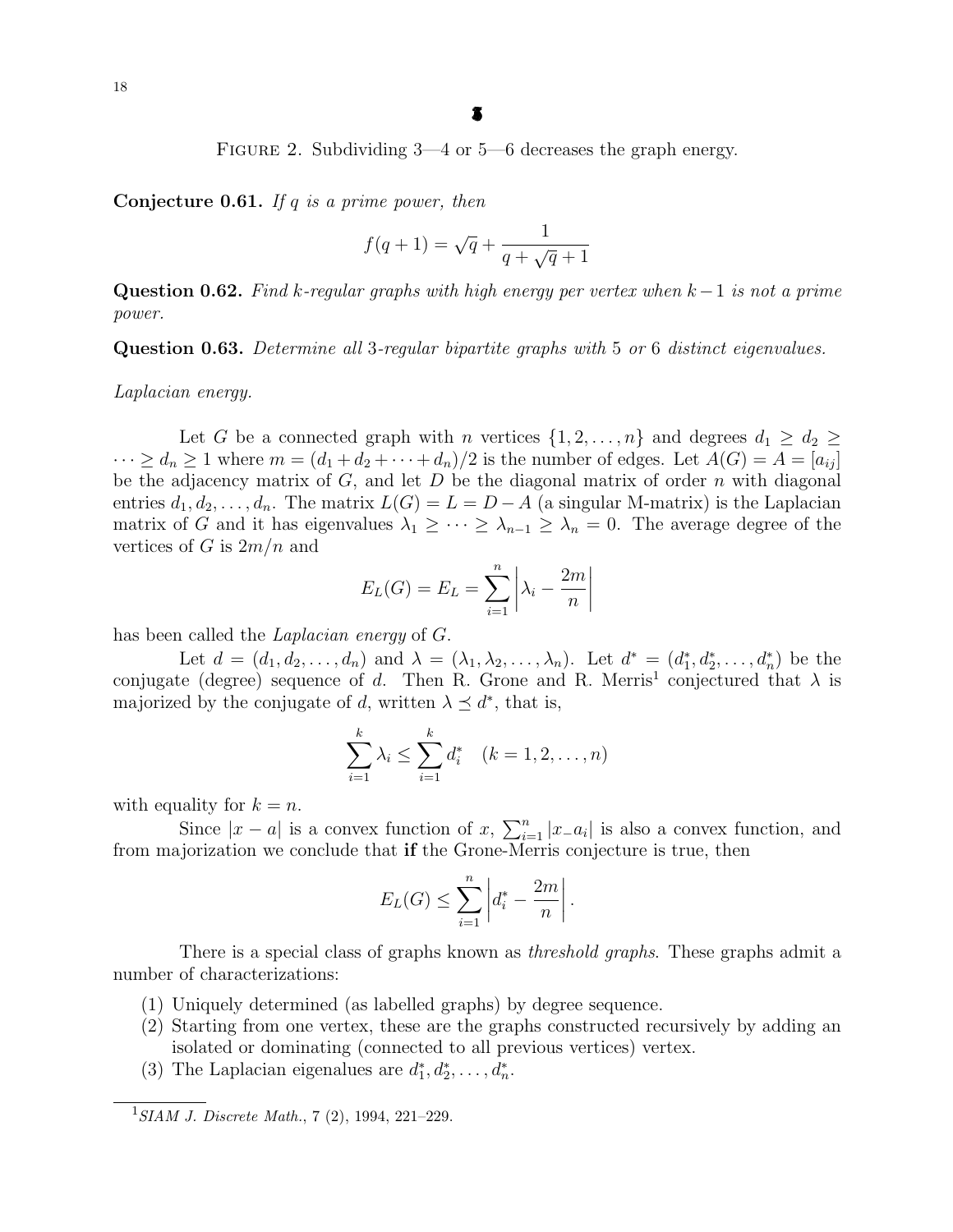- (4)  $d_i = d_i^* 1$  for all i with  $1 \leq i \leq f_d$  where d is the largest k such that  $d_k \geq k$  (the order of the so-called Durfee square in the Young diagram (Ferrers diagram) of  $d$ ).<sup>2</sup>
- (5) With respect to the partial order of majorization, the degree sequence is maximal (no degree sequence of a graph properly majorizes the degree sequence of a threshold graph).

Note that a connected threshold graph must have a dominating vertex (a vertex connected to all the other vertices). Degree sequences of threshold graphs are called threshold degree sequences. The generating function for the number  $t_m$  of threshold graphs with m edges is

$$
g(x) = \sum_{m \ge 0} t_m x^m = \prod_{i \ge 1} (1 + x^i),
$$

the generating function for the number of strict partitions of  $m$ . It is a known fact<sup>3</sup> that the extreme points of the convex hull of degree sequences of graphs with  $n$  vertices are precisely the degree sequences of threshold graphs.

The problems of focus were to determine the maximal Laplacian energy for

- (1) n (number of vertices) and m (number of edges) fixed.
- (2) n fixed but number m of edges not specified (possibly restricting to threshold graphs only).
- $(3)$  m fixed, but number of vertices not specified (possibly restricting to threshold graphs only), and
- (4) What are the extreme points of the convex hull of the *n*-tuples  $\lambda = (\lambda_1, \lambda_2, \ldots, \lambda_n)$  of of Laplacian eigenvalues of graphs with  $n$  vertices? (It was conjectured at first that these are the  $\lambda$ 's for threshold graphs (so the conjugate degree vectors of threshold graphs) but this was shown to be false.)

At first it had been conjectured that the maximum Laplace energy was attained by pineapples. These are threshold graphs obtained by taking a complete graph  $K_p$  and adjoining  $n - p$  other vertices and an edge from each of these vertices to one specified vertex of  $K_p$ ; the degree sequence is then  $n-1, p-1, \ldots, p-1, 1, \ldots, 1$  where there are  $p-1$ degrees equal to  $p-1$  and  $n-p$  degrees equal to 1, and the conjugate degree sequence is  $n, p, \ldots, p, 1, \ldots, 1, 0$  where there are  $(p-2)$  p's and  $(n-p)$  1's. But a disconnected counterexample was found, still leaving the problem open for connected graphs.

Note that to maximize Laplacian energy, the Laplacian eigenvalues should be distributed in such a way to be far from their average  $2m/n$ .

Our discussion of these questions led to the following additional problems:

(a) What is the maximum of

$$
\sum_{i=1}^n \left| d_i^* - \frac{2m}{n} \right|.
$$

over all graphs on  $n$  vertices and  $m$  edges?

<sup>&</sup>lt;sup>2</sup>See: The branching extent of graphs, E. Ruch and I. Gutman, *J. Combin, Inform. System Sci.*, 4, 1979, 285-295. Also see: R. Merris and T. Roby, The lattice of threshold graphs, J. Inequal. Pure and Appl. Math., 6 (1), 2005, 1–20.

<sup>&</sup>lt;sup>3</sup>See: N.V.R. Mahadev and U.N. Peled, *Threshold Graphs and Related Topics*, Annals Disc. Math., 56, North-Holland, Amsterdam, 1995.